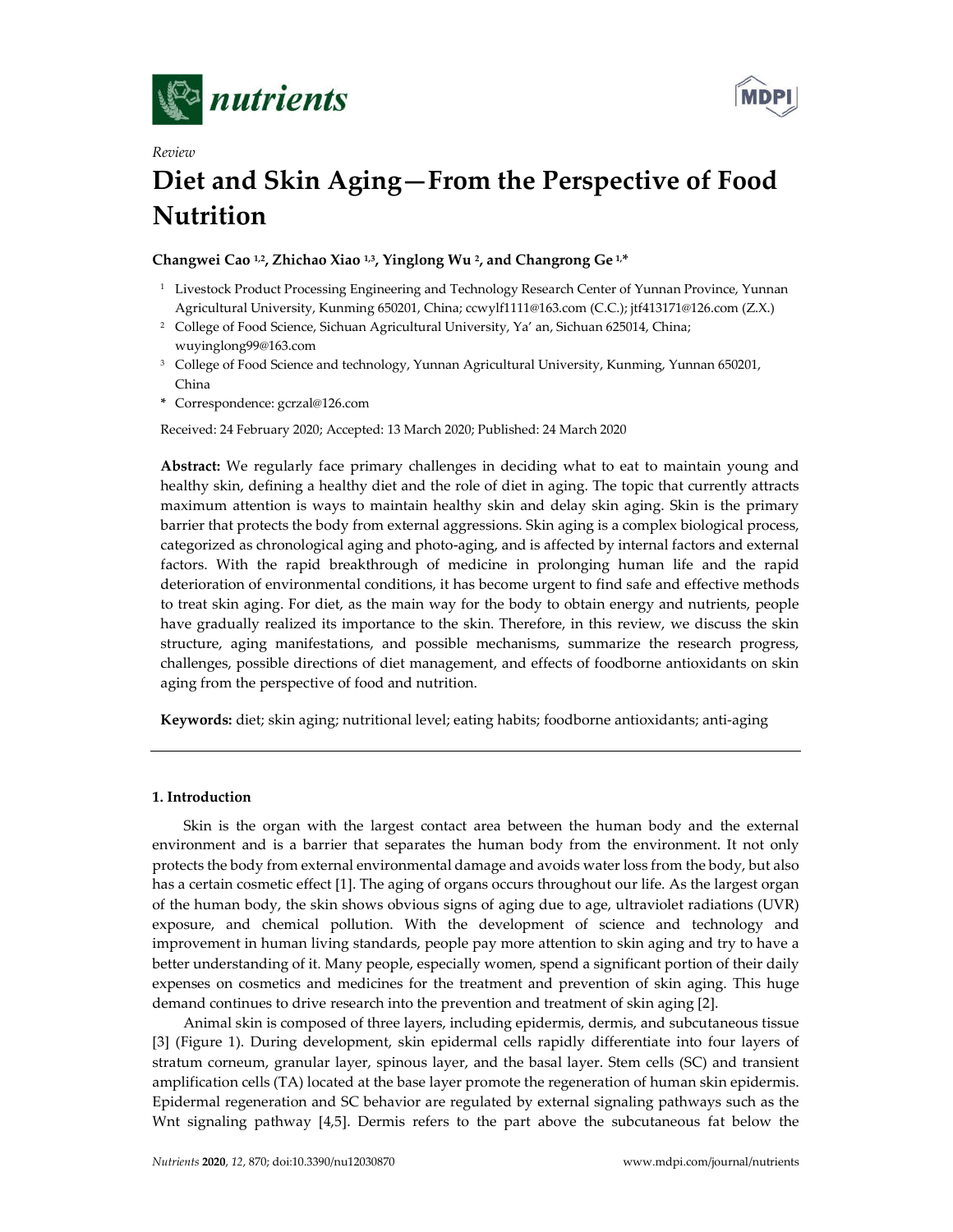epidermis, which is the connective tissue composed of fibroblasts, responsible for the synthesis and secretion of collagen and other matrix proteins (such as fibronectin, elastin, and glycans) to the extracellular environment, giving the skin elasticity, strength, and ability to resist external interference [6,7]. Fibroblasts are also involved in skin aging [8], carcinogenesis [9], wound healing [10], fibrosis [11], and other pathological processes. Subcutaneous layer refers to the fat layer immediately below the dermis layer, which surrounds the hair follicles and plays a major role in connecting the skin with muscles and bones, storing energy, secreting hormones, and keeping warm. Subcutaneous adipose tissue is also involved in regulating the speed of hair regeneration, balancing the internal environment of the skin, and promoting skin repair after damage and infection [12,13].

Aging refers to the body's ability to adapt to the environment's physiology and psychology, which progressively decreases and gradually leads to death. It is mainly characterized by the accumulation of macromolecular damage, impaired tissue renewal, gradual loss of physiological function integrity, and increased risk of death [14]. Aging is caused by a combination of internal factors (such as hormone levels, genotypes, endocrine metabolism, etc.), and external factors (such as ultraviolet radiation, nutritional levels, chemical pollution, etc.). Skin aging can be divided into chronological aging and photo-aging (or internal aging and external aging). As the name suggests, the chronological aging of the skin occurs throughout the body, and photo-aging occurs on the body's light-exposed sites [15,16]. Chronological aging caused by internal factors occurs naturally and is not easy to change, but it is possible to delay photo-aging by altering external factors [17]. Reasonable diet and balanced nutrition are important measures to delay aging and prolong life. Therefore, in this review, we briefly introduce the composition of the skin, internal and external changes that occur during skin aging, and the molecular mechanism, focus on the perspective of food nutrition, and review the recent progress in research on diet management, nutrition regulation, and foodborne antioxidants in inducing and delaying skin aging. We hope that our views will enrich the reader's understanding of diet to improve skin aging and also provide a basis for subsequent research.



**Figure 1.** (**a**) Schematic diagram of skin structure, (**b**) Schematic diagram of skin structure after aging. This picture is a comparison of the changes between young skin and aging skin.

### **2. Changes and Molecular Mechanisms in Skin Aging**

### *2.1. Apparent Changes in Skin Aging*

Aging is characterized by the accumulation of macromolecular damage within cells, impaired ability of stem cells to promote tissue regeneration, and restore the loss of physiological integrity [7]. Chronological aging and photo-aging are two processes of skin aging that although related, have different clinical manifestations and pathogenesis (Figure 2). Chronological aging usually appears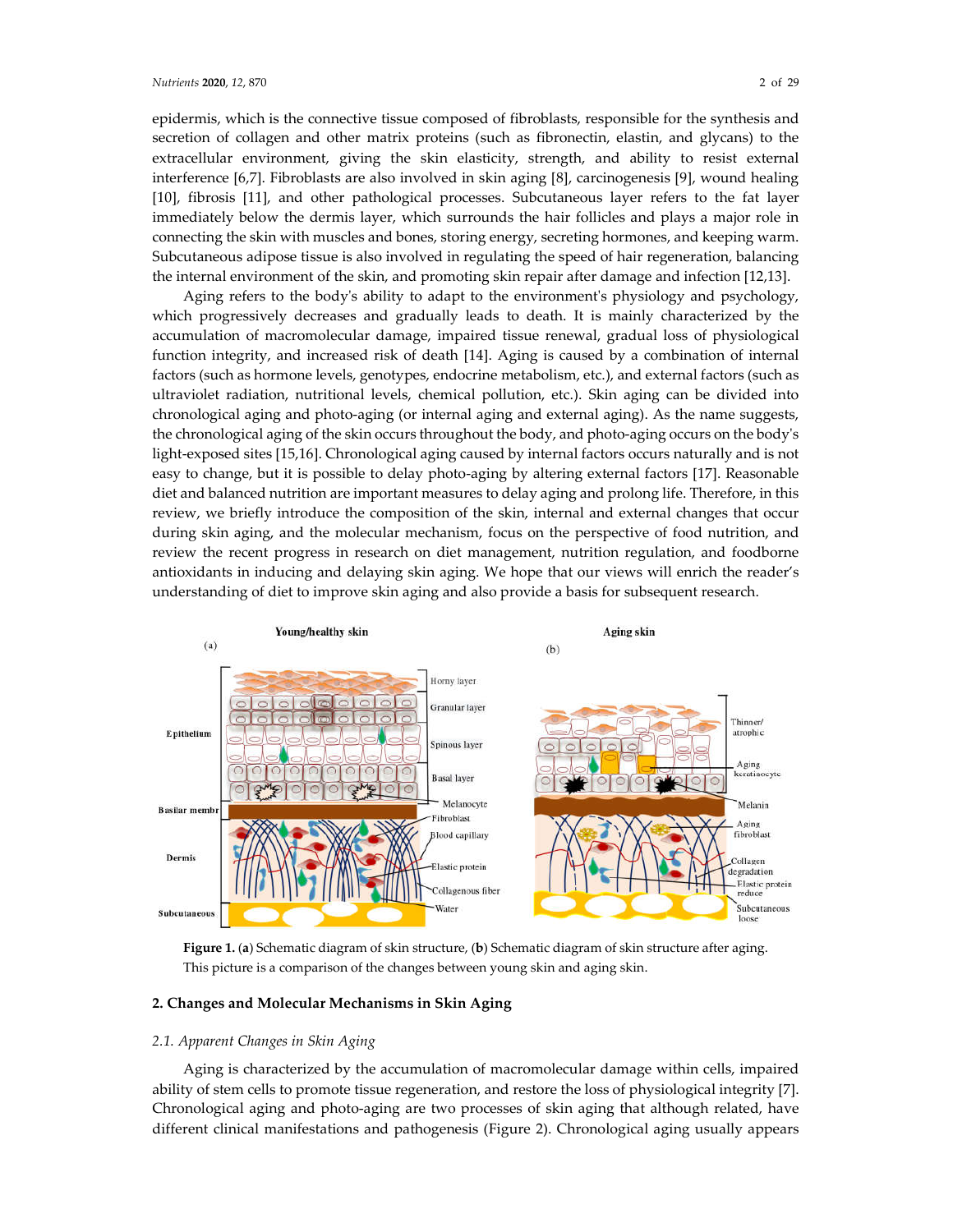after a certain age and is affected by factors such as ethnicity, individual, and skin site. It is mainly characterized by dry skin, dullness, lack of elasticity, and fine wrinkles [18]. Histological features include epidermal atrophy, reduction in the number of dermal fibroblasts and collagen fibers, slackening, thinness, and even function disorganized. The primary causes are: first, the SC dysfunction in keratinocytes, decreased regenerative ability of stem cells in the basal layer of the epidermis leading to a decline in skin renewal and repair ability, ultimately causing aging [19], and second, due to the accumulation of damage and aging skin dysfunction, fibroblasts lose the ability to reshape the extracellular matrix or have a reduced ability to synthesize and secrete collagen or viscous proteins. Third, aging fibroblasts alter intracellular homeostasis through certain paracrine mechanisms [20,21].



**Figure 2.** Comparison of chronological aging and photo-aging of the skin. In the figure, "↑" means "rise or increase"; "↓" means "fall or decrease"; DNA= deoxyribonucleic acid; ECM= extracellular matrix; UVRs = ultraviolet radiations; ROS= reactive oxygen species; MMPs = Matrix metalloproteinases; HA= Hyaluronic acid.

Photo-aging is caused by long-term exposure to ultraviolet radiation, mainly manifested as skin wrinkles, relaxation, roughness, yellowish or grayish-yellow, capillary expansion, and pigmented spot formation, etc. [16,19]. The photo-aging site is affected by the wavelength of ultraviolet light, which can be divided into A, B, C categories depending on the length of the wavelength. UV-A (320– 400 nm) has low energy but strong penetrating power, which mainly affects the dermis of the skin. It accelerates the hydrolysis of skin collagen by promoting the production of matrix metalloproteinases (MMPs), leading to tissue destruction and progressive degeneration of dermal extracellular matrix [22–24]. UV-A also inhibits the synthesis of hyaluronic acid (HA) by down-regulating the synthesis of hyaluronic acid synthase, thereby changing the composition of skin proteoglycans [20]. UV-B acts on keratinocytes in the skin epithelial layer, potentially induces DNA damage and mutation in keratinocytes, stimulates the release of soluble cytokines from keratinocytes, and causes skin cells to show symptoms such as aging, inflammation, apoptosis, and carcinogenesis [25,26]. However, keratinocytes have a strong antioxidant capacity in response to UV-B exposure, are more resistant than fibroblasts to the lethal effects of oxidants, and are more sensitive to reactive oxygen species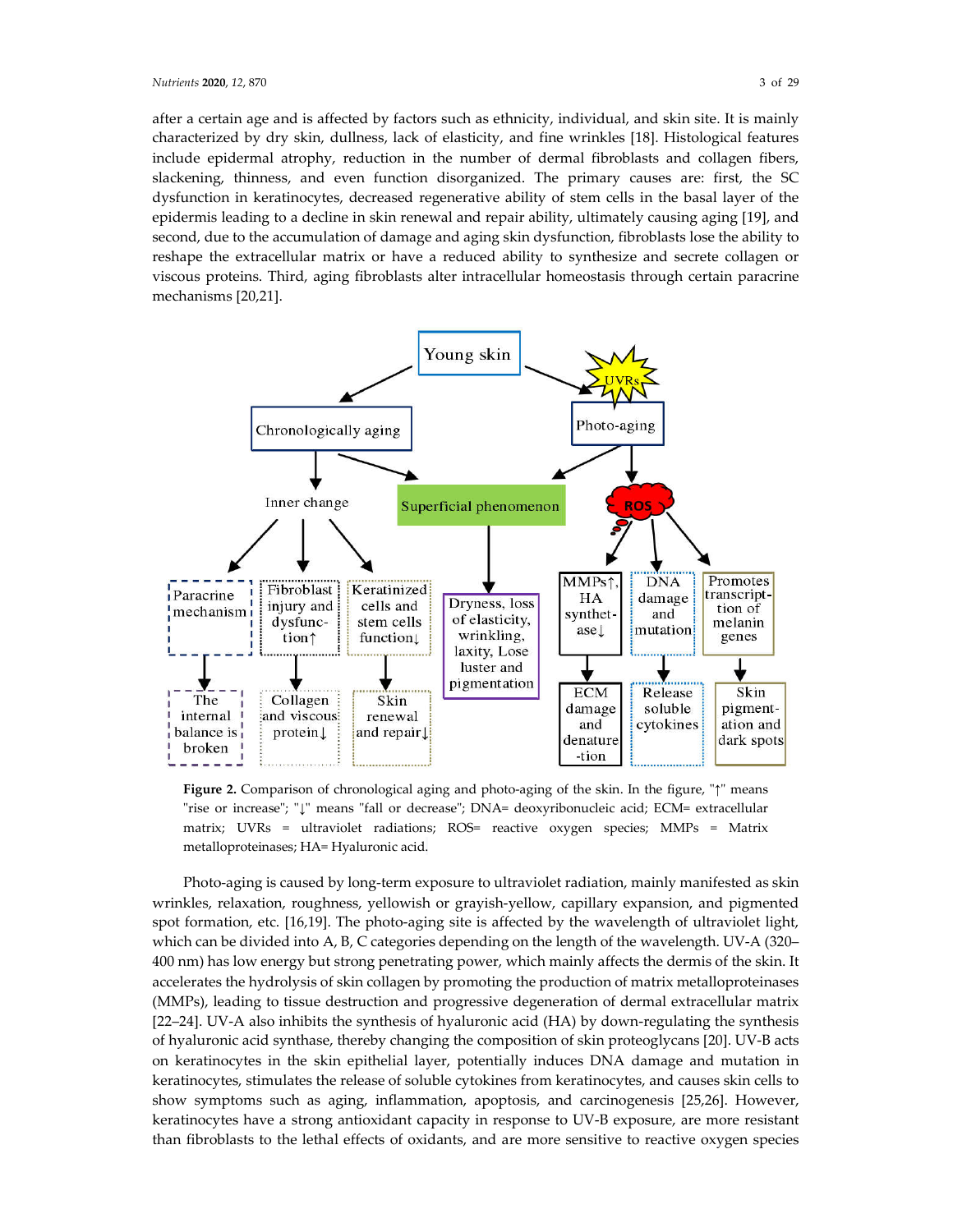(ROS)-induced apoptosis [27]. Further, aging skin fibroblasts cause pigmentation and dark spots by promoting the transcription of the melanin gene [28].

## *2.2. Molecular Mechanism of Skin Aging*

Researchers have used many models in recent years to explain the molecular mechanism of skin aging and the mechanism of its alleviation. These models include cell aging, oxidative stress, highfrequency chromosomal abnormalities, single-gene mutations, and chronic inflammation [29]. We summarize here the progress in recent years on the research on the molecular mechanism of skin aging, as fellows.

- a. Oxidative stress. Oxidative stress plays an important role in skin aging and skin damage processes, and its main feature is increased intracellular ROS. The skin's oxidative metabolism and UV exposure lead to the production of ROS. The accumulation of ROS causes DNA damage, induces skin inflammatory response, reduces antioxidant enzymes, activates nuclear factor kappa B (NF-kB) and activator protein1 (AP–1) to inhibit collagen production, and increases matrix metalloproteinases to decompose collagen and binding proteins in the dermis, which eventually leads to skin aging [30–33].
- b. DNA damage and gene mutation. Earlier studies reviewed the mechanisms of UV-induced DNA damage and classified them into direct damage and indirect damage. Direct damage occurs when DNA absorbs the UV-B photon, leading to rearrangement in the nucleotide sequence, resulting in DNA strand deletion or mutation. During indirect damage, DNA molecules absorb UV-A and promote electron and energy transfer to oxygen molecules to form free radicals' singlet oxygen ions, causing DNA damage [34,35]. DNA damage can be repaired by photolytic enzymes, while UV-induced skin DNA damage can be prevented by applying sunscreen [36,37].
- c. Shortening of the telomere. Telomeres are a small piece of DNA-protein complex at the end tips of eukaryotic linear chromosomes, which are important components in maintaining the chromosomal integrity and controlling the cell cycle. A telomere is shortened with cell division and is associated closely with cell division and senescence [38,39]. Telomerase is an enzyme responsible for telomere elongation, and its synthesis is essential for telomere maintenance and long-term survival of the organism. Epithelial stem cells with short telomeres have a poor proliferative capacity, which can be corrected by introducing telomerase. The reactive oxygen generated by UV radiation induces telomere mutation, cell death, or senescence. Nevertheless, some studies opine that the relationship between telomeres and aging may be speculation and, therefore, this relationship needs to be demonstrated [38–42].
- d. The role of microRNA. miRNAs are a type of conserved non-coding RNA. Chronic UV-B alters the expression of mir–34 family proteins in the skin. MiR–34 in human dermal fibroblast (HDFs) cells regulates cell function and expression of MMP–1, α1 type1 collagen (COL1A1), and elastin. *miRNA 378b* inhibits mRNA expression of COL1A1 by interfering with Sirtuin 6 (SIRT6) in HDFs, miRNA 217 regulates the senescence of human skin fibroblast by directly targeting DNA methyltransferase 1, and miR–23a–3p controls cellular senescence by targeting enzymes to control hyaluronic acid synthesis. These studies thus show that microRNAs regulate the skin aging process [43–47].
- e. Accumulation of advanced glycation end products (AGEs). AGEs are the products of excess sugar and protein binding, usually derived from body synthesis and food intake. The nonenzymatic glycosylation aging theory has been widely recognized by many scholars. As the final product of nonenzymatic glycosylation reaction, AGEs accumulate in photo-aging skin, affect protein function in the dermis, and promote skin aging [48–50].
- f. Aging due to inflammation. Continuous UV radiation exposure induces oxidative stress in epidermal cells, causing cell damage, fat oxidation, and finally leads to cell inflammation. When the degree of inflammation exceeds the ability of macrophages to clear up, macrophages also begin secreting pro-inflammatory factors and ROS to accelerate dermal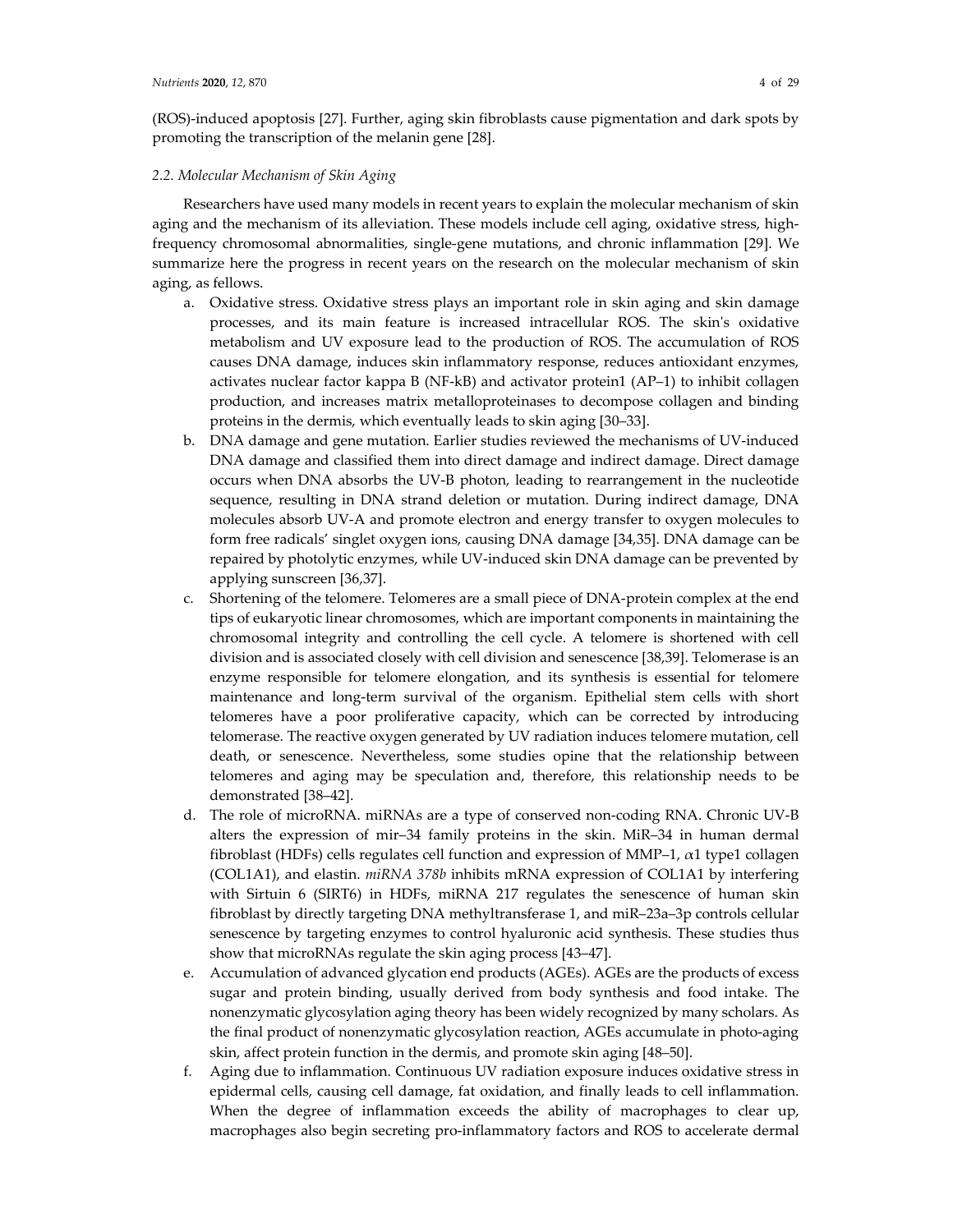inflammation and injury [51,52]. With the continuous advancement in dermatology in the past two decades, methods such as stem cell transplantation, hormone therapy, telomerase modification, and use of antioxidants and retinoic acid have been promoted to address skin aging. However, some of these treatment methods have certain disadvantages and serious side effects. For example, hormone therapy increases the risk of breast cancer, retinoic acid may cause osteoporosis, and telomerase modification increases the risk of skin cancer. Therefore, improving skin condition through diet management is being increasingly accepted by people.

#### **3. Diet Management and Skin Aging**

Food is the foundation of our lives, and diet is the main way for the body to obtain the required substances for growth and maintenance. Human beings group themselves into different ethnicity, religions, nationalities, and catering cultures. More than 2000 years ago, the Chinese medical book "Yellow Emperors Internal Classic. Su Wen" contained a balanced diet principle of "five grains for nutrition, five fruits for help, five animals for benefit, and five vegetables for filling", and the folk also includes "what to eat and what to add". Modern science has proven that an imbalance in nutrition and poor eating habits are important causes of skin aging. The effect of nutrients and dietary habits on skin aging is mentioned in Table 1.

## *3.1. Nutrition Level*

Nutrition is closely associated with skin health and is required for all biological processes of skin from youth to aging or disease. Nutrition levels and eating habits can repair damaged skin and can also cause damage to the skin. In recent years, a number of people have closely linked healthnutrition-eating habits and skin health, besides, clinical research and epidemiology have successfully combined nutrition with tissues and organ health and have confirmed that nutritional levels and eating habits have a certain degree of impact on skin health and aging.

Water is a vital constituent of the body and facilitates maintenance of balance and tissue function in the body. Water in the body and cells mainly serves the role of nutrient, solvent, transportation carrier, maintains body volume, and regulates body temperature [53–55]. Lack of water in the body can cause tissue dehydration and functional disorders (such as aging and inflammation). Skin is no exception, and the appearance of the skin on lips and limb is a direct reflection of the body's moisture status. So how much water every day is good for the skin? Studies show that it is better to have more water and drinking more than 2 L of water per day significantly affects skin physiology and promotes superficial and deep hydration of the skin. However, the effects of water on the skin may be different from that of the water intake, and these effects are obvious in people who drink less water [56,57].

Trace elements include iron, iodine, zinc, and copper, etc., and refer to elements whose content in the human body is less than 0.01–0.005% of the body mass. Despite being less abundant in the body, trace elements have strong physiological and biochemical effects [58]. Trace elements are closely related to skin immunity and inflammation, and the homeostasis of copper and zinc ions in psoriasis patients may be a potential target for treating psoriasis [59]. Zinc content in the skin ranks third among all tissues and is an essential element for the proliferation and differentiation of skin epidermal keratinocytes [60,61]. Bauer et al. [62] demonstrated that enhanced dietary zinc-rich amino acid complexes may affect the proliferation of goat horn and interphalangeal skin keratinocytes. However, the role of trace zinc or amino acid has not been further clarified. In the skin, copper is involved in the extracellular matrix formation, synthesis and stabilization of skin proteins, and angiogenesis. Clinical studies have shown that copper aids in improving skin elasticity, reducing facial fine lines and wrinkles, and promoting wound healing [63]. Iron is a catalyst for bio-oxidation. Studies have shown that ultraviolet radiation and iron content in women's post-menopausal skin cells increase rapidly, reduce the skin's antioxidant capacity, and lead to aging [64,65]. The lack of selenium in the diet weakens the UV-B-induced antioxidative ability of mice skin, making the skin more sensitive to oxidative stress due to ultraviolet radiation [66]. Se-enriched proteins are also essential in keratinocyte development and function [67]. There are some studies on the lack of other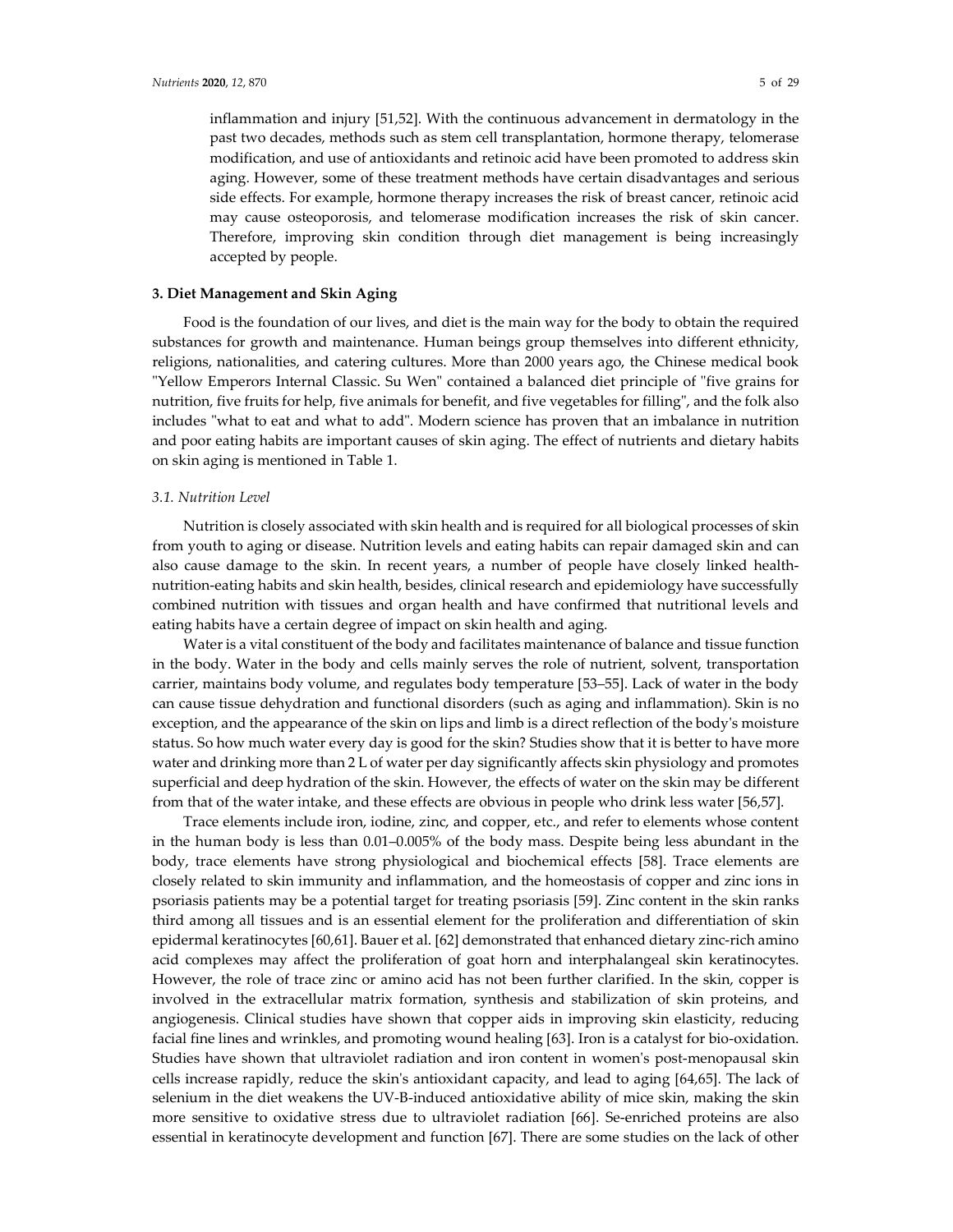trace elements and their effects on the skin, as well as in vitro experiments of trace elements, which are not described here.

Vitamin deficiency affects skin health. The lack of vitamins in the body can cause skin disorders. For example, lack of vitamin C causes the symptoms of scurvy such as fragile skin and impaired wound healing. Vitamins, as skin antioxidant defense ingredients, are mostly taken from food, so the content of vitamins in the diet is closely related to skin antioxidant capacity and physiological functions [68–70].

Proteins form an important part of body tissues and organs. Their primary physiological functions are to construct and repair tissues, mediate physiological functions, and supply energy. All tissue cells in the body are constantly renewed, and only adequate protein intake can maintain normal tissue renewal and repair. Skin is no exception, and the skin renewal cycle is generally considered to be 28 days. Protein deficiency or excessive intake can cause metabolic disorders and affect physical health [71]. Excessive intake of plant protein increases kidney load, and excess animal protein intake increases the risk of osteoporosis [72,73]. Conversely, protein deficiency causes a series of diseases such as reduced resistance, slow growth, weight loss, apathy, irritability, anemia, thinness, and edema. Countries around the world recommend standard protein intakes based on age, sex, work, and physiological period. Studies have shown that ingesting sufficient protein can help in healing pressure ulcers in rats, while both excess and inadequate protein intake are detrimental to ulcer healing. Dietary protein supplementation can also enhance cellular protein synthesis and metabolism [74]. The effects of dietary protein and its hydrolyzed peptides improving skin aging have been described in detail in Section 4.1 of this paper. There may be some other nutrients that have not been discussed in this article but affect the skin aging and needs to be continuously supplemented.

### *3.2. Eating Habits*

Dietary habits refer to the preference for food or drink, are an important part of the dietary culture and influenced by regional, historical, cultural, product, and other factors. Although the incidence of vitamin, trace elements, and protein deficiencies in developed western countries are very low, imbalanced or incomplete diet can also lead to diseases and aging, thereby affecting skin health. Data from epidemiological and experimental studies suggest an important role of diet and dietary patterns in the pathogenesis of many age-related diseases [75].

Tobacco use is one of the major public health hazards in the world. Millions of people worldwide die each year due to smoking, so tobacco is also called a "poisonous weed". Smoking can change skin cuticle thickness and accelerates skin pigmentation. The thickness of the stratum corneum correlates positively with pigmentation and negatively with years of smoking, and this skin pigmentation is more obvious in the upper lip than in the gums [76,77]. Some clinical observations and investigations have also shown a certain correlation between smoking, external aging, and facial skin aging [78,79]. Further, after cosmetic surgery, smoking can cause complications such as postoperative infections, delayed wound healing, and skin necrosis [80]. While we cannot conclude completely on the harmful effect of alcohol on the body, alcohol and acetone produced by alcohol metabolism can promote the proliferation of skin keratinocytes, thereby enhancing skin permeability and damaging its barrier function. Alcohol also affects the metabolism of triglycerides and cholesterol and affects the lipid composition of the skin [81,82]. Studies by Goodman et al. [83] revealed that aging causes changes in facial skin and volume and is closely related to smoking and heavy drinking, and the degree of facial aging increases with the amount and time of exposure to tobacco and alcohol. On the contrary, quitting smoking and alcohol can delay the aging of facial skin. Dysfunction of alcohol metabolism in the aldehyde dehydrogenase 2 *(ALDH2)* gene knockout mouse or human allele also confirmed that alcohol can cause increased skin pigmentation, although the downstream mechanism of action is unclear [84]. While there are some studies on the relationship between alcohol intake and skin diseases, the relationship between alcohol intake and disease needs to be accurately determined based on real situations [85].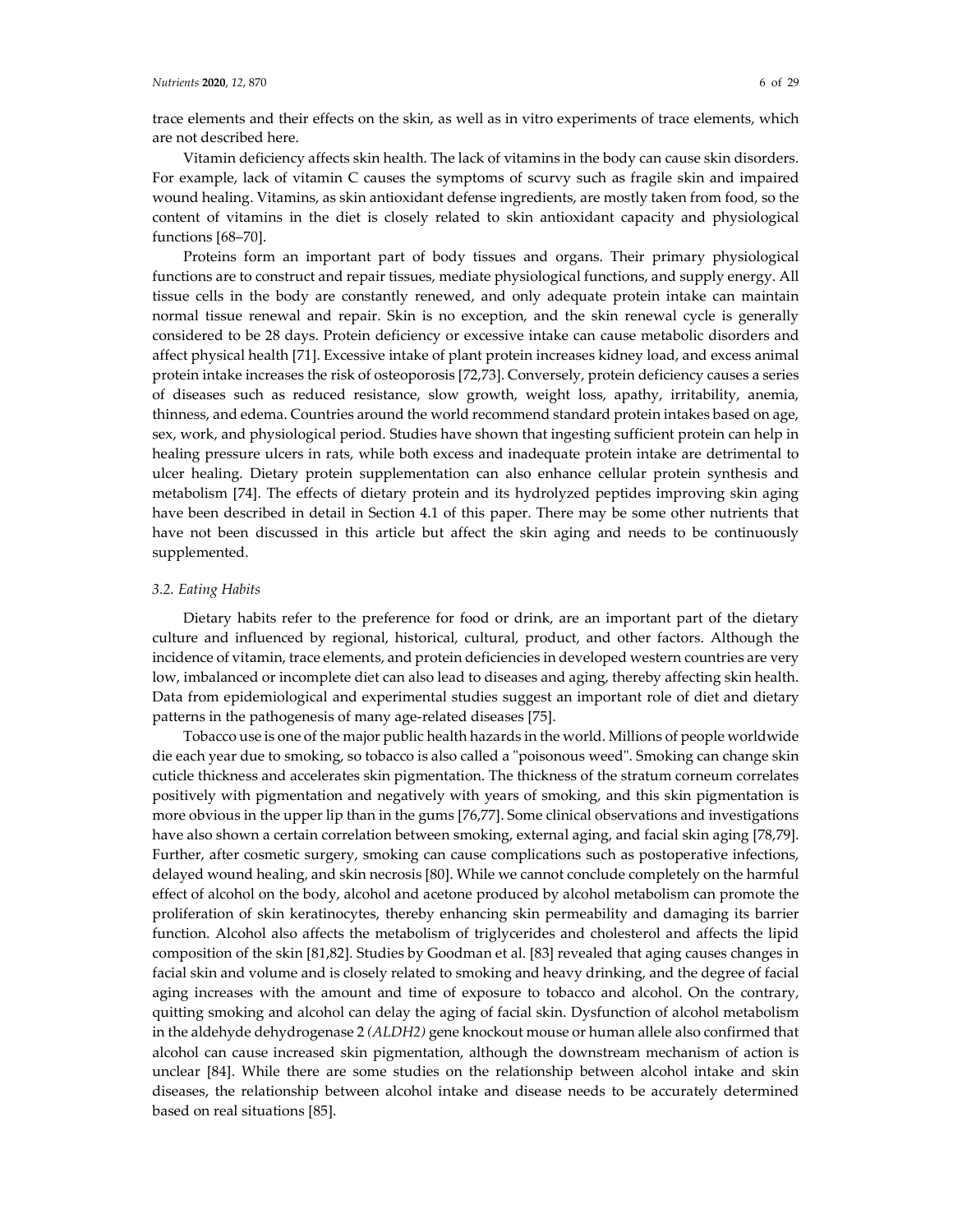A high-fat diet is closely related to various diseases such as obesity, diabetes, fatty liver, and skin aging. Raman spectroscopy studies have shown that dietary fat intake is closely related to the body's adipose tissue and the lipid composition of the skin [86]. High-fat diets delay healing of the skin by promoting skin oxidative stress and inflammatory responses, reducing protein synthesis, and may also cause morphological changes in skin and damage to matrix remodeling [87,88]. Psoriasis is a systemic chronic skin inflammatory disease that affects 2–5% of the population in western countries. The free fatty acids content in serum is an important parameter to reflect the severity of obesityrelated diseases. A high-fat diet led to an increase in free fatty acid content in mice, which is an important factor that aggravates skin inflammatory psoriasis. Moreover, a high-fat diet can promote skin inflammation and cancer by enhancing the expression of inflammatory factors and tumor necrosis factor in the skin by UV-B [89–91]. Studies by Zhang and others [92] showed that after highfat diet, the epidermal fatty acid-binding protein (E-FABP) of mice was significantly upregulated in the skin, which promoted the formation of lipid droplets and the activation of NLRP3 inflammator, and greatly increased the incidence of skin lesions in mice. In general, the effect of a high-fat diet is mainly to cause aging of the skin by causing skin oxidative stress to produce inflammatory damage.

Some studies have also shown a close association between sugar and some food processing methods (such as grilling, frying, baking, etc.) with skin aging, and their mechanisms are related to skin advanced glycation end products. A high-sugar diet, ultraviolet irradiation, and eating barbecued fried foods, lead to the accumulation of AGEs and acceleration of skin aging. However, strict control of blood sugar for four months can reduce the production of glycosylated collagen by 25%, and low-sugar food prepared by boiling can also reduce the production of AGEs [93–95]. When the mice were fed with carbohydrate-controlled diets for 50 weeks, the epidermis and dermis were significantly thinned, autophagy was inhibited, and inflammation was exacerbated. Mechanistically, long-term intake of carbohydrates in mice promotes skin aging by activating the mammalian target of rapamycin (mTOR) [96]. Further, high-salt, spicy, and extremely vegetarian diets are also considered to be detrimental to skin health. Therefore, scientific, reasonable, healthy, and diverse eating habits and eating some antioxidant-rich foods are essential to maintaining skin health.

| Relationship with the Skin                                                                                                                                    | References |
|---------------------------------------------------------------------------------------------------------------------------------------------------------------|------------|
| Maintain skin internal balance and tissue function (e.g.,<br>aging and inflammation)                                                                          | [56, 57]   |
| Constitution and repair of skin tissues (involved in<br>protein synthesis and metabolism), mediation of skin<br>physiological functions and supply of energy. | [74]       |
| <b>Trace Elements</b>                                                                                                                                         |            |
| Involved in extracellular matrix, synthesis and<br>stabilization of skin proteins, and angiogenesis.                                                          | [63]       |
| Participates in the proliferation and differentiation of<br>epidermal keratinocytes.                                                                          | [60, 61]   |
| Closely related to the activity of antioxidant enzymes in<br>skin cells.                                                                                      | [64, 65]   |
| 1. Essential for the development and function of skin<br>keratinocytes.<br>2. Related to skin antioxidant enzyme activity.                                    | [67]       |
| <b>Vitamins</b>                                                                                                                                               |            |
| Commonly used anti-aging ingredients prevent skin<br>aging by regulating the expression of genes and matrix<br>metalloproteinases.                            | [97, 98]   |
| Associated with skin inflammation and pigmentation.                                                                                                           | [99]       |
|                                                                                                                                                               |            |

| Table 1. Summary of key effects of nutrients and diet in skin aging. |  |  |  |
|----------------------------------------------------------------------|--|--|--|
|----------------------------------------------------------------------|--|--|--|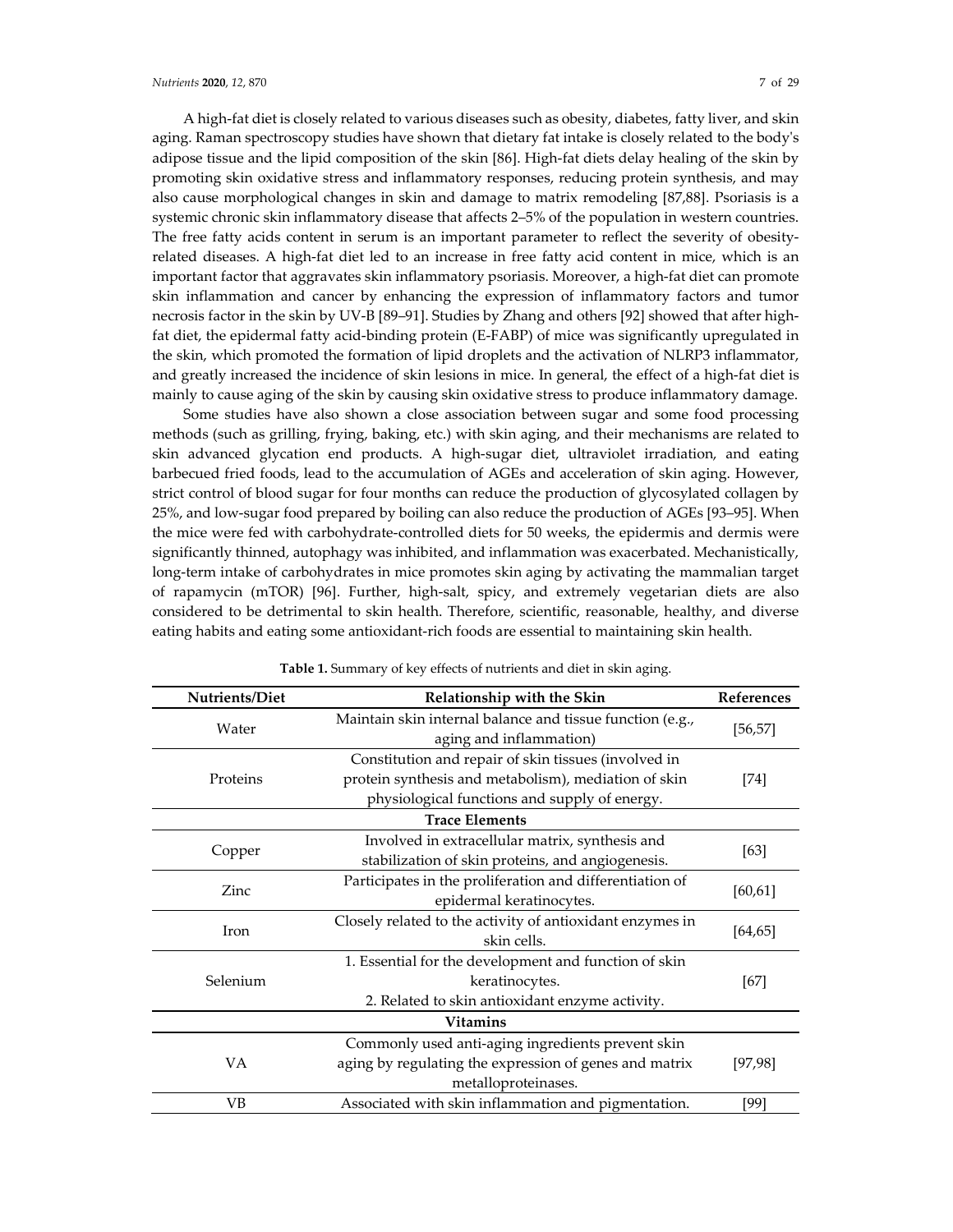| VC                    | Involved in skin collagen synthesis and elimination of<br>intracellular reactive oxygen species. | [100]      |  |
|-----------------------|--------------------------------------------------------------------------------------------------|------------|--|
| <b>VD</b>             | Reduces skin DNA damage, inflammation, and                                                       | [101]      |  |
|                       | photocarcinogenesis.                                                                             |            |  |
| VE                    | Prevent skin aging by inhibiting lipid peroxidation.                                             | [102, 103] |  |
|                       | <b>Diet</b>                                                                                      |            |  |
|                       | High fat is associated with skin inflammation, essential                                         |            |  |
| Fat                   | fatty acids are involved in skin lipid synthesis and                                             | [92, 104]  |  |
|                       | metabolism.                                                                                      |            |  |
| Tobacco               | Change skin cuticle thickness, accelerate skin                                                   |            |  |
|                       | pigmentation and skin necrosis.                                                                  | [76–79]    |  |
|                       | Promote the proliferation of keratinocytes, change the                                           |            |  |
| Alcohol               | skin permeability, destroy the barrier function of the skin,                                     | [81,82]    |  |
|                       | affect the skin lipid composition.                                                               |            |  |
|                       | Associated with skin thickness, AGEs, autophagy, and                                             |            |  |
| Sugar and baked goods | inflammation.                                                                                    | [93–96]    |  |

## **4. Foodborne Antioxidants and Skin Aging**

According to free radical theory, lipid peroxidation, DNA damage, and inflammation are the primary causes of skin aging, disease, and dysfunction. This led to a medical revolution that emphasized antioxidants and free radical scavengers for the prevention and treatment of skin aging [105,106]. Oxygen-free radicals are ubiquitous in the process of cell metabolism and can interact with DNA, proteins, and polyunsaturated fatty acids in the body, causing breaks in the DNA chain and oxidative damage, protein–protein cross-linking, protein–DNA cross-linking, and lipid metabolism oxidation, etc. ROS can cause various cardiovascular diseases, cancers, and aging. In vivo oxidation eventually leads to aging of the organism, so exogenous antioxidant supplements, with food being an important source, have become a topic of research [107]. Therefore, this section lists the key studies on the effect of natural antioxidants such as collagen peptides, polyphenols, vitamins, polysaccharides, and fatty acids extracted from foods on alleviating skin aging (Table 2). Some antioxidants are also extracted from food, and their effect of alleviating skin aging is studied through local skin penetration in vitro. However, they then do not belong to diet, hence, they are not summarized here.

#### *4.1. Collagen Peptide*

Collagen is a long cylindrical polymeric protein, the main component of animal extracellular matrix (EMC), and the most abundant and widely distributed functional protein in mammals, accounting for 25% to 30% of the total protein; some organisms constitute even up to 80% or more collagen, which have unique physiological functions and are widely used in food, medicine, tissue engineering, cosmetics, and other fields [108]. Traditionally, collagen is thought to improve skin health, but later research found that collagen peptides with smaller molecular weight are easier to absorb and have more significant effects. While collagen is mainly absorbed and utilized in the form of peptides in mice, with a utilization rate of about 50%, collagen peptides can be almost completely absorbed and utilized by the body [109]. Collagen peptide is a series of small molecular peptides obtained from the proteolytic hydrolysis of collagen. Because of their small molecular weight, easy absorption, anti-inflammatory, and antioxidant characteristics, collagen peptides have been studied as a new favorite in recent years as exogenous antioxidants to relieve skin aging. Collagen peptides mainly come from animal skin, bones, tendons, muscles, and other tissues. The research on animalderived collagen peptides and other protein peptides in alleviating skin aging in recent years is summarized in Table 2. Nevertheless, due to associated risk of diseases such as mad cow disease, foot-and-mouth disease, etc., and religious controversy of animal-derived collagen peptides, in recent years, people have also evaluated the effects of non-collagen peptides such as walnut protein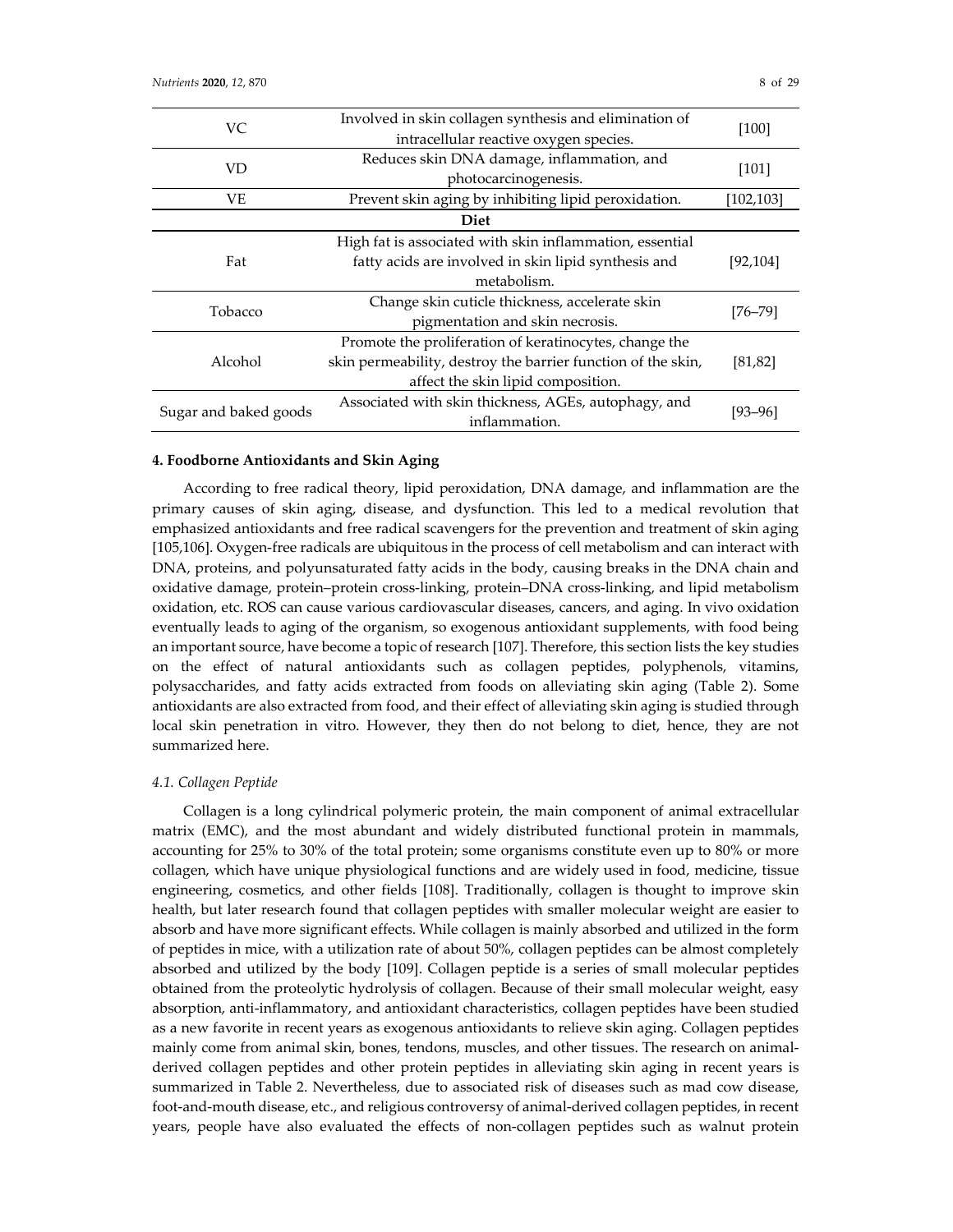peptides and whey protein peptides on alleviating skin aging in mice [110]. There are also some cases about the combined application of protein peptides and other nutrients, although, they have not been summarized because the functions of various nutrients cannot be distinguished.

Mechanistically, collagen peptides and other protein peptides may relieve skin aging through either of the three pathways. First, the protein or peptide enters the blood circulation after digestion and absorption, and then participates in the skin fibroblasts as a precursor of collagen synthesis, thereby protecting the aging skin. Second, collagen peptides that enter skin cells incur anti-aging effects by removing ROS from cells, protecting the cell's endogenous antioxidant defense system, and reducing oxidative damage and inflammatory responses in cells. In the third pathway, protein peptides entering skin cells promote collagen and hyaluronic acid synthesis and inhibit the production of inflammation by regulating cytokines and activating TGF–β/Smad or other signaling pathways, while, these peptides concurrently also prevent skin collagen degradation by inhibiting the expression of proteases such as nuclear transcription factor activating protein–1 (AP–1), MMP–1 and MMP–3.

### *4.2. Polyphenols*

Polyphenols are secondary metabolites of plants and exist widely in vegetables, fruits, tea, and other plants. Due to their obvious antioxidant properties, polyphenols have become one of the most important compounds to be used in cosmetics and nutritional cosmetology to combat skin aging. In recent years, tea polyphenols, curcumin, flavonoids, silymarin, and grape resveratrol have been the most studied polyphenols with anti-aging properties. Polyphenols reduce oxidative damage and inflammation in the skin through their antioxidant and anti-inflammatory effects, mainly by inhibiting collagen degradation, increased collagen synthesis, and inhibiting inflammation, which involves the regulation of matrix metalloproteinases, cytokines, and signaling pathways (e.g., Nrf2, NF-κB, MAPK, etc.) [111,112]. This article lists some experimental cases of food-derived polyphenol extracts to alleviate skin aging (Table 2), but most of the anti-aging effect of polyphenols has been verified in vitro through topical administration on target skin cells. Nonetheless, the clinical application of polyphenols in dermatology is still in its infancy, and there are relatively few reports on the cytotoxicity of polyphenols [113,114].

#### *4.3. Polysaccharides*

Polysaccharides are polymer carbohydrates formed by the dehydration and condensation of multiple monosaccharides. Due to their pharmacological effects, such as improving immune function, anti-tumor, anti-virus, anti-glucose, anti-oxidative, lowering blood lipids, and low cytotoxicity, polysaccharides are an ideal functional food and drug active ingredient [115]. Polysaccharides have been the research focus from the past five years, and there are several reports on various types of polysaccharides. In general, the research mainly focuses on the isolation and extraction of polysaccharides, structural identification, modification, and determination of physiological and pharmacological activities of polysaccharides and their derivatives. Antioxidant activity is one of the properties of polysaccharides, particularly in terms of relief from skin aging. Polysaccharides such as agaric polysaccharides, *Lycium* polysaccharides, algal polysaccharides, lingzhi polysaccharides, and mushroom polysaccharides have been found to alleviate skin aging. Dietary polysaccharides have a positive effect on the improvement of aging skin. Mechanistically, oral polysaccharides enhance skin antioxidant enzyme activity, remove ROS, and reduce oxidative damage. They regulate the expression of Bcl–2, Bax, and Caspase–3 by activating Nrf2/ARE and other pathways, and inhibit apoptosis. Finally, polysaccharides inhibit collagen degradation by inhibiting the expression of enzymes such as MMP–1 and MMP–9, maintaining a stable collagen ratio, repairing skin structure, and maintaining skin moisture content [116–121].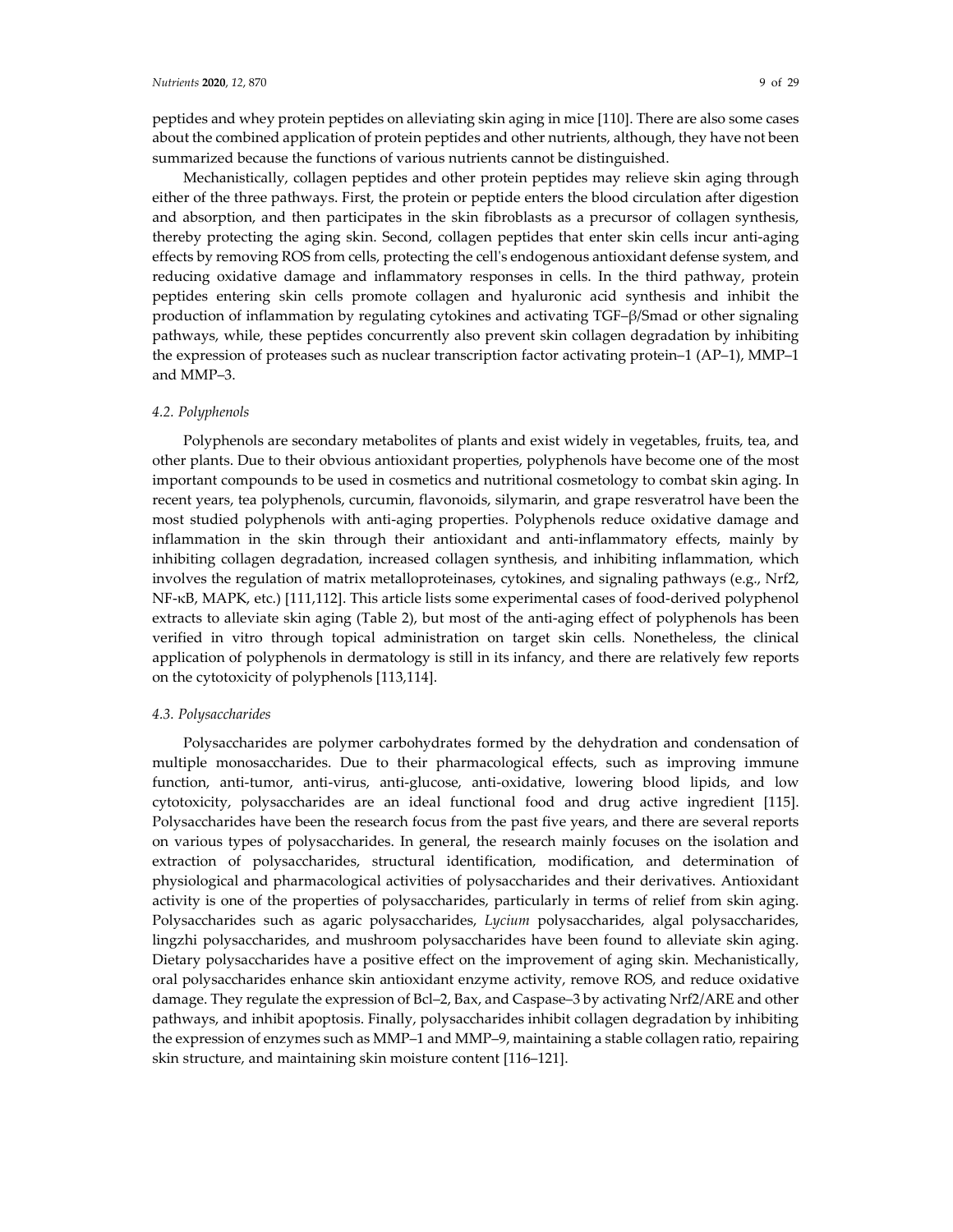## *4.4. Vitamins*

Many vitamins have been tested for their antioxidant properties. They can reduce ROS in aging skin cells to low-activity molecules and reduce oxidative damage to key components of skin cells. Most research has focused on vitamins A, B (B3, B12), E, D, C, coenzyme Q10, and lipoic acid. Retinoids are the most common anti-aging drugs that have been used (such as retinoic acid prevents skin aging by regulating genes and MMPs) to treat and prevent photo-aging of the skin [97,98]. B vitamins have been shown to prevent skin aging mainly by preventing skin inflammation and pigmentation [99]. Vitamin C is a powerful antioxidant, its concentration in the skin is closely related to skin biological functions, and it is often used as a positive control for skin aging tests. It acts as an enzymatic factor and antioxidant to promote collagen synthesis and eliminate cellular ROS to relieve skin aging [100]. There seems to be a contradictory conclusion that vitamins D can alleviate skin photo-aging, because light not only synthesizes vitamins D but also causes skin aging. However, research shows that vitamin D can reduce DNA damage, inflammation, and photocarcinogenesis caused by ultraviolet rays, and thus, protect the skin [101]. A combination of vitamin E and C can help activate vitamins E, which protects skin against chemical stimuli and UV-induced irritation and damage by inhibiting lipid peroxidation in the skin [102,103]. Coenzyme Q10 is a vitamin-like substance widely present in meat foods, and its anti-aging function has been proven [122]. However, due to the instability, poor water solubility, and low utilization of vitamins during storage, vitamins are often used in combination with other antioxidant ingredients (such as collagen, astaxanthin, carotenoids, etc.) to enhance their anti-aging effects.

## *4.5. Fatty Acids*

Lipids are an important part of the skin and are closely related to skin epidermal barrier function, membrane structure, internal environment balance, and damage repair. Skin aging is accompanied by a decrease in fat content, mainly due to a decrease in the ability of cells within the skin to synthesize and secrete fat [123]. Besides, the amount of dietary fat intake is closely related to the lipid composition of the body and skin tissues, and insufficient intake of essential fatty acids or abnormal fat metabolism leads to serious skin diseases [86,124]. Omega-3 and omega-6 polyunsaturated fatty acids play an important role as human skin barriers, and also have certain effects in the prevention and treatment of skin inflammation [104]. Oral olive oil can reduce skin aging induced by chronic psychological stress by acting on the NF-B NRF2 pathway in mice [125] (Table 2). Oral 7-MEGA™ 500 (a product containing more than 50% palmitoleic acid containing fish oil, omega-7) has been shown to relieve UV-B and H<sub>2</sub>O<sub>2</sub>-induced skin oxidative stress, inflammation, aging, and promotes skin regeneration in mice [126,127]. The fatty acids extracted from *W. somnifera* seeds have good antiinflammatory effects and exert an enhanced effect on psoriasis by reducing the release of proinflammatory factors (TNF-α and IL–6) [128]. The fermented fish oil protects skin aging by inhibiting PM2.5-induced ROS, MMP-s, and blocking the mitogen-activated protein kinase/activator protein 1 (MAPK/AP–1) pathway [129]. The effect of dietary and in vitro topical fatty acids on skin aging has been reviewed in detail by Wang and Wu [130].

#### *4.6. Other Anti-Aging Nutrients*

In addition to the aforementioned foodborne antioxidants that can be used as functional food ingredients to relieve skin aging, the combined use of different types of antioxidants has also been reported. Some studies have reported that dietary probiotics and their products can also alleviate skin aging. For example, probiotic fermentation can enhance the skin anti-photo-aging activity of *Agastache rugosa* leaves, and some probiotic extracts also have the potential to improve aging skin. [131,132]. There may be some foodborne antioxidants, which have not been mentioned in this article and need to be discussed subsequently.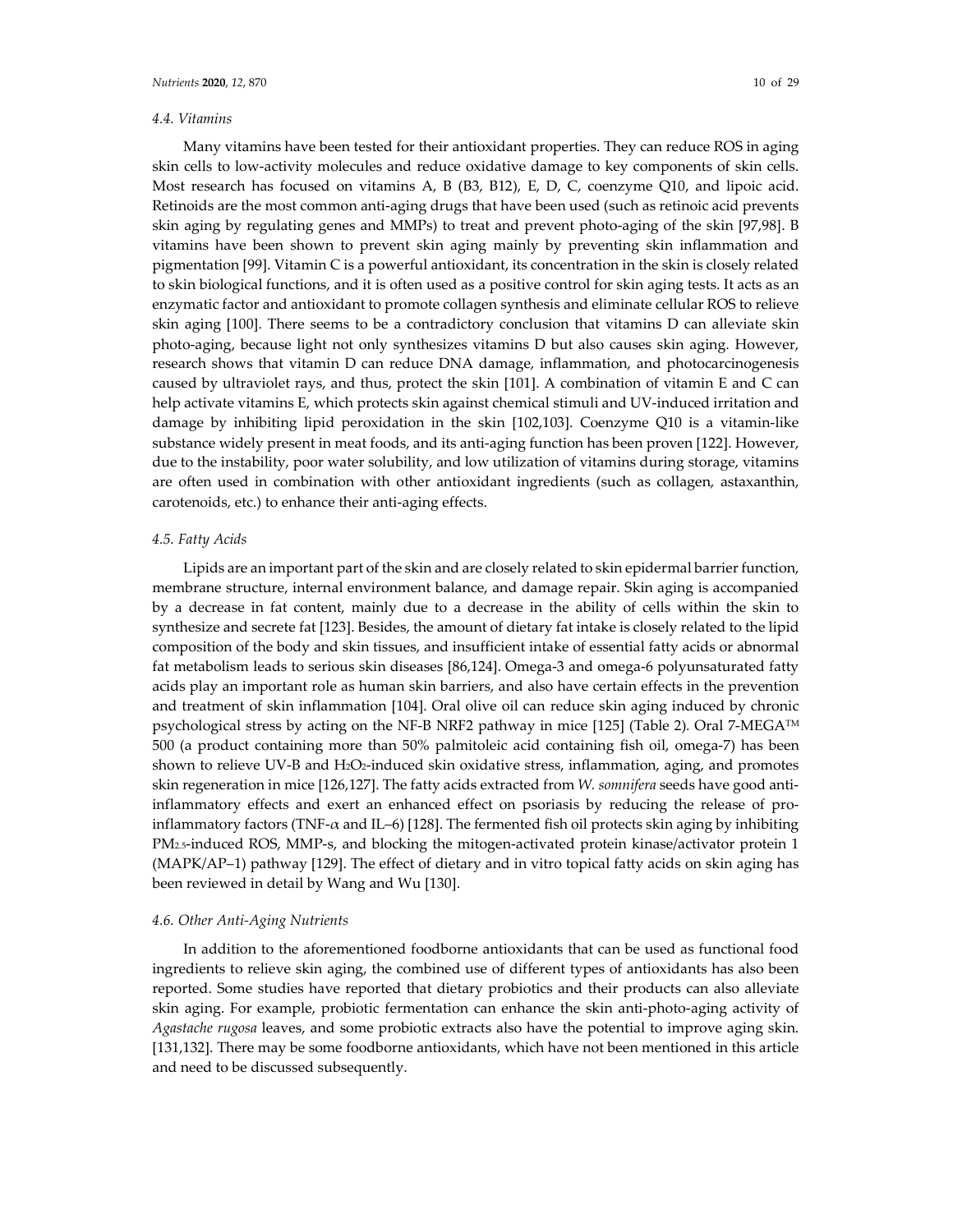| References/Country/Study<br>Type                       | Antioxidants/Source                                                                      | Participants/Age                         | Induction<br><b>Factors</b> | Group/Dose/Time                                                                                | <b>Main Result</b>                                                                                                                                                                                                                                      | <b>Main Conclusion</b>                                                                                         |  |  |  |
|--------------------------------------------------------|------------------------------------------------------------------------------------------|------------------------------------------|-----------------------------|------------------------------------------------------------------------------------------------|---------------------------------------------------------------------------------------------------------------------------------------------------------------------------------------------------------------------------------------------------------|----------------------------------------------------------------------------------------------------------------|--|--|--|
| <b>Effects of Oral Collagen Peptides on Skin Aging</b> |                                                                                          |                                          |                             |                                                                                                |                                                                                                                                                                                                                                                         |                                                                                                                |  |  |  |
| [133]/China/animal                                     | High-, medium- and<br>low-antioxidant peptides<br>(HCP, MCP and<br>LCP)/silver carp skin | KM mice/5 week<br>$(25 \pm 2 \text{ g})$ | $3UV-A +$<br>$1UV-B$        | Tg: HCP, MCP, LCP (0,200<br>mg/kg.bw.d)/0/1/2 weeks                                            | 1. ACPs significantly<br>alleviated skin<br>composition and<br>antioxidant index<br>abnormalities induced<br>by UVs.<br>2. HCP has the best<br>protection effect on skin<br>photoaging, and the<br>difference between<br>MCP and LCP is not<br>obvious. | ACPs have the<br>potential to resist<br>photoaging of the<br>skin.                                             |  |  |  |
| [134]/China/animal                                     | Gelatin (SG)and gelatin<br>hydrolysate (SGH)/<br>salmon skin                             | ICR male mice/<br>20 to 22 g             | $UV-B$                      | Tg: SG (100, 500 mg/kg.bw.d),<br>SGH (100, 500 mg/kg.bw.d);<br>Cg: Vc 100 mg/kg.bw.d/5<br>week | 1. Antioxidant activity<br>of SG and SGH is<br>related to dose,<br>molecular weight and<br>amino acid composition.<br>2. SG and SGH alleviate<br>oxidative damage by<br>enhancing antioxidant<br>enzyme activity and<br>thymus index                    | SGH has the<br>potential to be used<br>as an antioxidant in<br>health products and<br>cosmetics.               |  |  |  |
| [135]/Korea/animal                                     | Collagen peptide (CP)/<br>tilapia scale                                                  | SKH-1 hairless mice/<br>6 weeks old      | $UV-B$                      | Tg:CP (0,500, 1000<br>mg/kg.bw.d) Cg: N-acetyl<br>glucosamine (1000<br>mg/kg.bw.d)/<br>9 weeks | 1. Oral CP increased<br>skin hydration, reduced<br>wrinkle formation,<br>changed the expression<br>of $HAS-1,-2$ , and<br>maintained the stability<br>of HA.<br>2. CP regulate the<br>expression of skin<br>moisturizing factor                         | CP can be used as a<br>nutrient to relieve<br>UV-B-induced skin<br>wrinkles,<br>dehydration and<br>water loss. |  |  |  |

| Table 2. Summary of the key in vivo studies investigating the potential effects of foodborne antioxidants in the skin aging. |  |
|------------------------------------------------------------------------------------------------------------------------------|--|
|                                                                                                                              |  |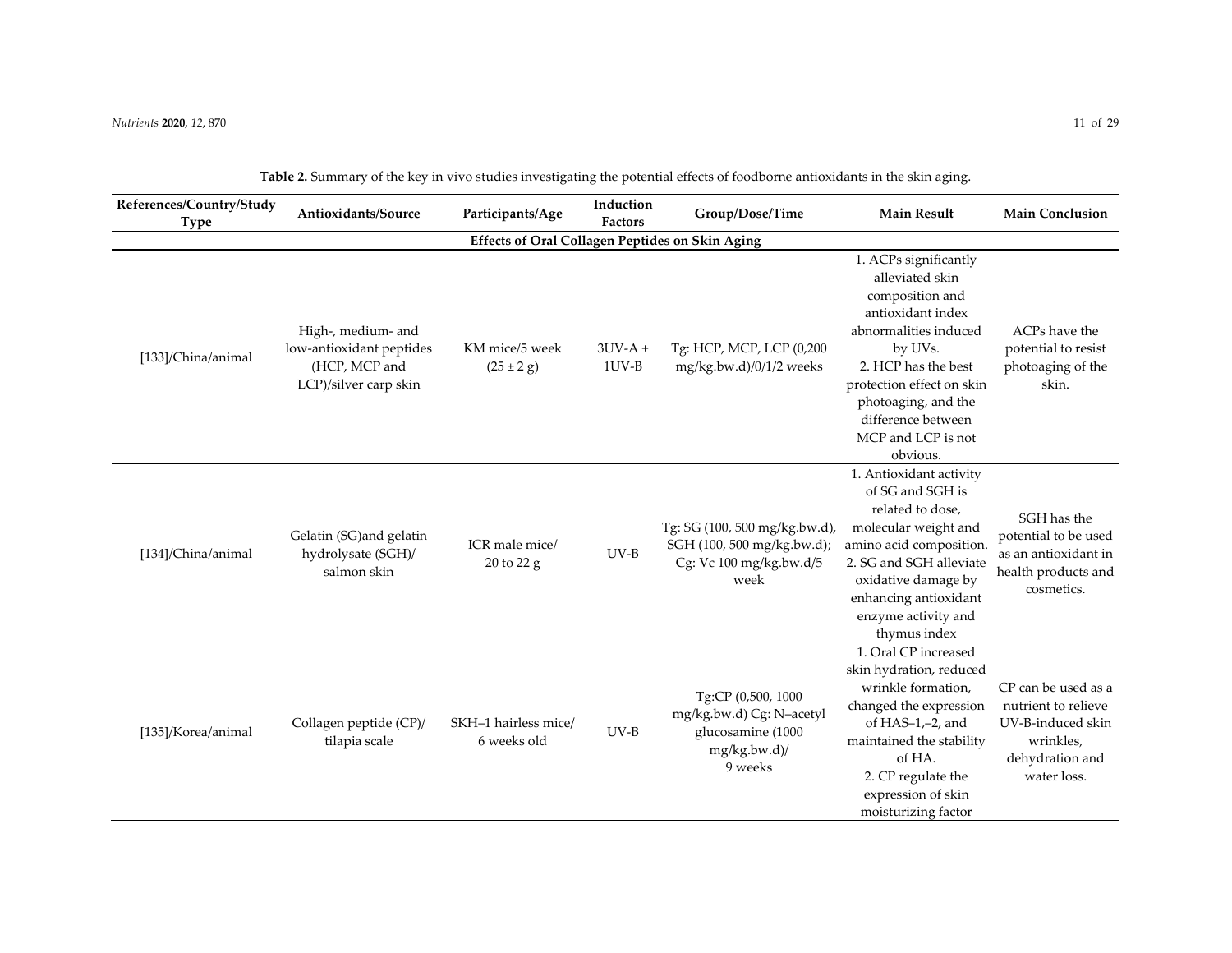|                      |                                                                           |                                                           |           |                                                                                                                    | filagglutinin and total                                                                                                                                                                           |                                                                                                                                  |
|----------------------|---------------------------------------------------------------------------|-----------------------------------------------------------|-----------|--------------------------------------------------------------------------------------------------------------------|---------------------------------------------------------------------------------------------------------------------------------------------------------------------------------------------------|----------------------------------------------------------------------------------------------------------------------------------|
|                      |                                                                           |                                                           |           |                                                                                                                    | chain protein                                                                                                                                                                                     |                                                                                                                                  |
| [136]/Brazil/cell    | Collagen Hydrolysate<br>(CH)/cov                                          | <b>HDFs</b>                                               |           | Cg:CH (0.5, 1.0, 2.5 and 5.0<br>mg/m L)/48 h                                                                       | 1. CH regulates cell<br>metabolism without<br>cytotoxicity.<br>2. CH maintains<br>intracellular protein<br>stability by inhibiting<br>the activity of MMP 1<br>and 2.                             | This CH has<br>protective effects on<br>skin cells and has<br>the potential to<br>become a food<br>supplement.                   |
| [137]/Korea/clinical | Low-molecular-weight<br>Collagen peptide<br>$(LMWCP)$ /<br>catfish's skin | Women/40-60 years old                                     | Age       | Tg:LMWCP; 1000 mg/d. Cg:<br>placebo; (0/6/12) weeks                                                                | Oral LMWCP protects<br>photoaged skin by<br>improving skin<br>wrinkles, hydration and<br>elasticity                                                                                               | LMWCP can be<br>used as a functional<br>food ingredient to<br>relieve skin<br>photoaging.                                        |
| [138]/China/animal   | Collagen hydrolysates<br>(CHs)/Nile tilapia skin                          | ICRmice/38 $\pm$ 4 g, 9-<br>month-old                     | Age       | Tg:CHs (0%, 2.5%, 5%, 10%);<br>Ng: weaned mice; Cg: (WC,<br>10%<br>whey protein<br>hydrolysates)/180 days          | 1. CHs significantly<br>improves skin visual<br>appearance, tissue<br>structure and matrix<br>homeostasis.<br>2. CHs alleviates<br>oxidative stress by<br>increasing skin<br>antioxidant activity | CHs can be used as<br>a functional<br>nutritional food<br>against skin aging,<br>but its molecular<br>mechanism is not<br>clear. |
| [139]/China/animal   | Elastin peptides<br>(EH)/bovine arteries                                  | Female mice/ $(20 \pm 2$ g)                               | <b>UV</b> | Nc:vehicle-treated mice;<br>Mg:vehicle-treated + UV. EH<br>$group:UV + EH(100$<br>mg/kg.bw.d)/8 weeks              | EH can significantly<br>reduce UV-induced<br>epidermal hyperplasia<br>and fibroblast<br>apoptosis, and increase<br>skin hydroxyproline<br>and water content                                       | EH has the<br>potential to prevent<br>and regulate skin<br>photoaging                                                            |
| [140]/China/animal   | Collagen peptides<br>(CPs)/silver<br>carp skin                            | Mice/(8, 13-month-old<br>$(28 \pm 2, 45 \pm 5 \text{ g})$ | Age       | Cg: young mice (normal<br>saline); Tg: old mice (CPs: 400<br>mg/kg.bw.d); Mg: Old mice<br>(normal saline)/2 months | 1. CPs promotes skin<br>collagen synthesis by<br>regulating cytokines in<br>skin and serum.<br>2. Intake of CPs<br>inhibited platelet<br>release.                                                 | CPs has the<br>potential to be an<br>anti-aging, anti-<br>cancer and anti-<br>cardiovascular<br>health product                   |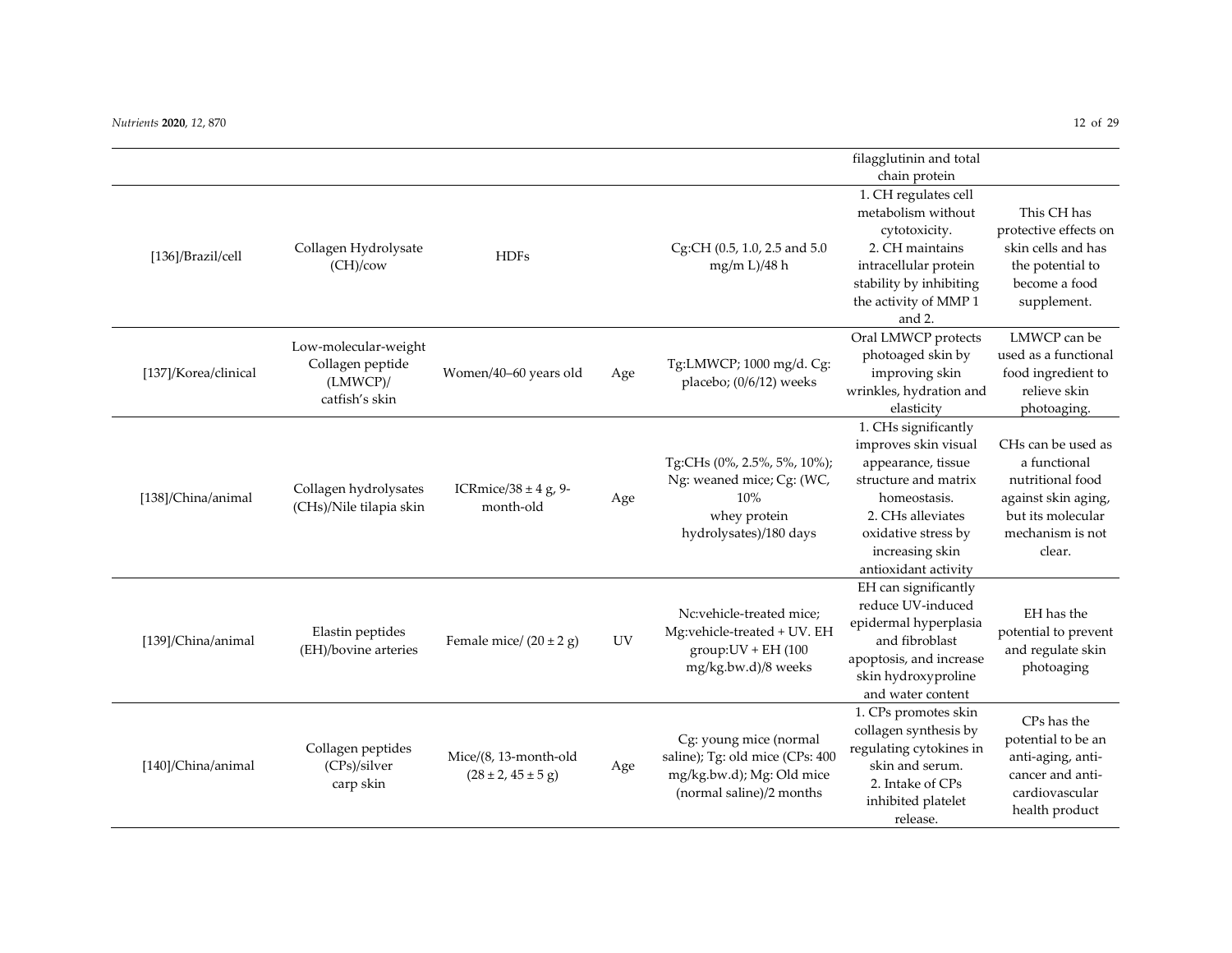| [141]/Canada/cell           | Collagen peptides<br>(CPs)/Chicken meat                                              | HDFs cells/<br>human skin   | DCF-DA             | Tg: Two peptides,<br>hydrolyzed by two enzymes<br>$(0, 2.5$ mg/mL)/24 h                                                      | Two chicken collagen<br>peptides have<br>significant effects on<br>inflammatory changes,<br>oxidative stress, type I<br>collagen synthesis, and<br>cell proliferation in skin<br><b>HDFs</b>                                                                                                                           | CPs hydrolyzed by<br>different enzymes<br>have different<br>protective and<br>regulatory effects<br>on skin fibroblasts |
|-----------------------------|--------------------------------------------------------------------------------------|-----------------------------|--------------------|------------------------------------------------------------------------------------------------------------------------------|------------------------------------------------------------------------------------------------------------------------------------------------------------------------------------------------------------------------------------------------------------------------------------------------------------------------|-------------------------------------------------------------------------------------------------------------------------|
| [142]/Canada/cell           | Collagen peptides<br>(CPs)/porcine/<br>bovine/tilapia/hen skin                       | HDFs/<br>human skin         | UV-A               | Tg: Four kinds of collagen<br>peptides (0, 0.5, 1, 2, 4 mg/m<br>L)/24 h                                                      | 1. Bovine CH inhibits<br>the MMP-1 production.<br>2. Tilapia CH promotes<br>cell viability and type I<br>collagen generation,<br>while inhibiting ROS<br>and MMP-3 generation.<br>3. Hen CH promotes<br>collagen production and<br>reduces ROS, MMP-1<br>and 9 generation and<br>the expression of<br>apoptotic genes. | Hen CH protects<br>HDFs from UV-A-<br>induced damage<br>better than pigs,<br>cattle and tilapia.                        |
| [143]/China/animal          | High, low molecular<br>weight collagen<br>hydrolysates<br>(HMCH/LMCH)/Silver<br>Carp | Mice/5weeks $(25 \pm 2$ g)  | $UV-A +$<br>$UV-B$ | Tg1:UV + LMCH<br>(HMCH)(50, 100, 200<br>mg/kg.bw.d)/6 weeks;<br>Tg2:UV+LMCH (HMCH)<br>$(200 \text{ mg/kg.bw.d})/$<br>2 weeks | 1. Both HMCH and<br>LMCH increase skin<br>components and<br>antioxidant enzyme<br>activity in skin and<br>serum.<br>2. LMCH is more<br>effective than HMCH.<br>3. Skin hydroxyproline,<br>HA, and moisture<br>content depend on<br>peptide dose.                                                                       | LMCH extracted<br>from silver carp<br>skin can be used as<br>a dietary<br>supplement to<br>prevent skin aging.          |
| $[144]/$ Japan<br>/clinical | High, low purity<br>collagen hydrolysate (H-<br>CP/L-CP)/fish gelatin                | Female/(35-55 years<br>old) | Age                | H-CP group: 5 g/d; L-CP<br>group: 5 g/d; Cp: placebo;<br>$0/4/8$ weeks.                                                      | H-CP is more significant<br>than L-CP in improving<br>facial skin moisture,<br>elasticity, wrinkles, and<br>roughnoss                                                                                                                                                                                                  | L-CP and H-CP are<br>both effective<br>dietary<br>supplements to                                                        |

roughness.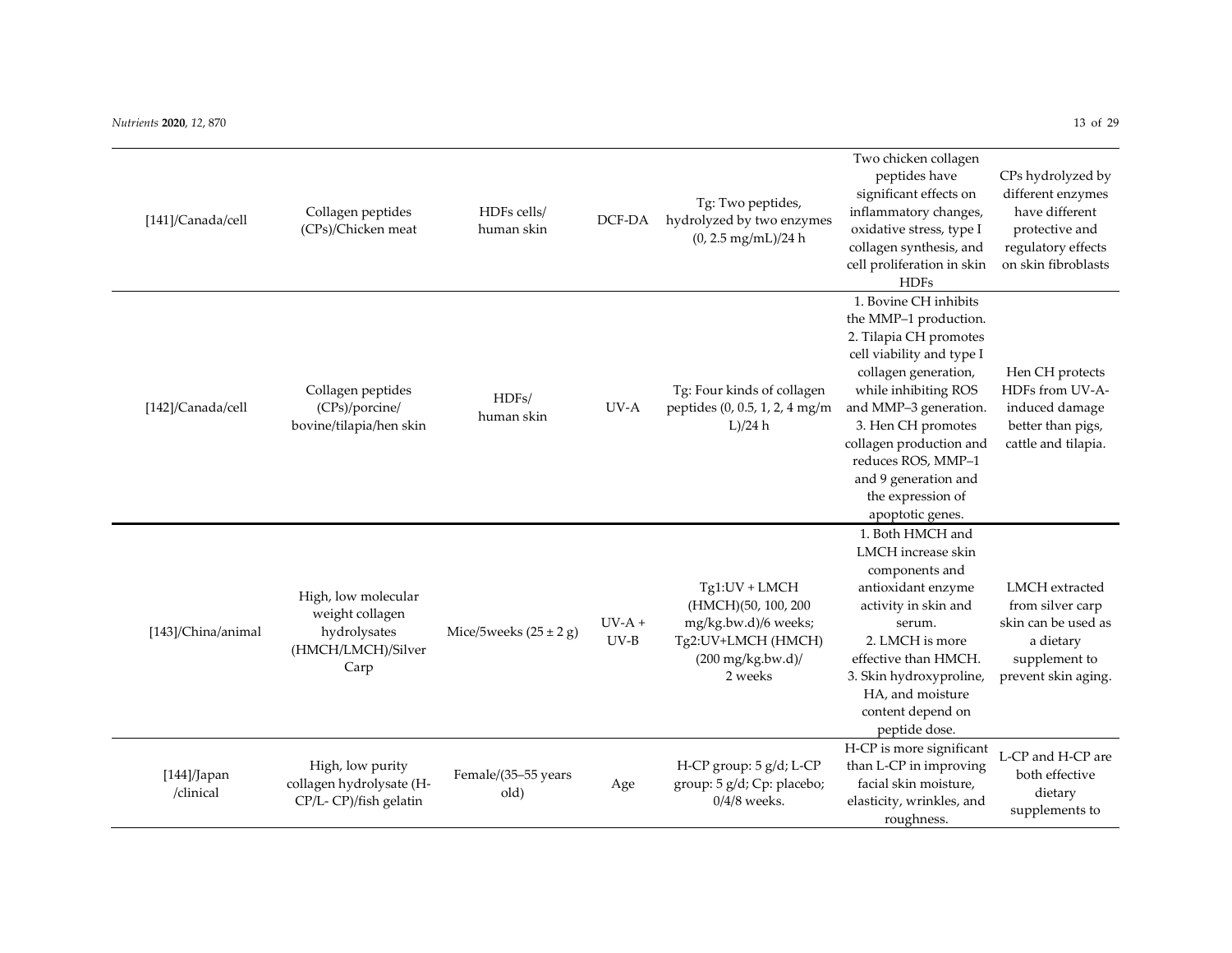|                                      |                                                                                                                                   |                                                             |        |                                                                                                                     |                                                                                                                                                                                                                                                                                                                          | improve skin<br>conditions.                                                                                                    |
|--------------------------------------|-----------------------------------------------------------------------------------------------------------------------------------|-------------------------------------------------------------|--------|---------------------------------------------------------------------------------------------------------------------|--------------------------------------------------------------------------------------------------------------------------------------------------------------------------------------------------------------------------------------------------------------------------------------------------------------------------|--------------------------------------------------------------------------------------------------------------------------------|
| $[145]$<br>/Thailand<br>/cell/animal | Collagen hydrolysate<br>(HC)/Lates calcarifer<br>skin                                                                             | HDFs/human; Wistar<br>rats $(214 \pm 26$ g)                 |        | Mice Tg: (0,2000,5000<br>mg/kg.bw.d)/15d;<br>Cell Tg: (50, 100, 150 and 200<br>µg/mL)/24 h.                         | 1. Animal and cell<br>experiments prove that<br>HC is non-toxic.<br>2. HC can promote the<br>growth of fibroblasts<br>and the synthesis of<br>cellular collagen, but<br>not as effective as HC<br>combined with VC.                                                                                                      | Single HC or HC<br>combined with VC<br>can be used as<br>nutritional health<br>products for skin<br>care.                      |
| $[146]$ /China<br>/cell              | Gelatin hydrolysates<br>(CGH)/Cod skin                                                                                            | HDF cells/<br>Mouse skin                                    | $UV-B$ | Tg: CGH (0, 0.001, 0.01, 0.1,1,<br>$10 \,\mathrm{mg/mL}$<br>/24 h.                                                  | 1. CGH inhibits the<br>expression of MMP-1 in<br>fibroblasts induced by<br>UV-B.<br>2. Purified MMP-1<br>inhibitory peptides have<br>significant inhibitory<br>effects on MMP-1, p-ER<br>and p-p38.                                                                                                                      | CGH can be used as<br>a functional<br>supplement for skin<br>care.                                                             |
| $[147]$ /China<br>/cell/animal       | High, medium, low<br>antioxidant peptide<br>(HCP)<br>MCP/LCP)/Silver carp<br>skin; Serum collagen<br>peptides (SCP)/<br>rat serum | SD rat (8 week); ESF<br>cells/skin                          | UV-A   | Rats Tg (HCP, MCP and<br>LCP)/(2.4 g/kg.bw.d)/2 h; Cell<br>Tg: (SHCP, SMCP and<br>SLCP)/(0, 50, 200 µM/mL)/24<br>h. | 1. SCP is the active<br>component of serum<br>metabolites, which<br>shows repair effect by<br>removing ROS.<br>2. SCP promotes<br>collagen synthesis and<br>inhibits its degradation<br>by activating TGF-<br>$\beta$ /Smad3 pathway and<br>inhibiting the<br>expression of AP-1 and<br>MMP-1,3,SHCP is the<br>best one. | CP promotes<br>photoaging skin<br>repair by activating<br>the TGF-TGF/Smad<br>pathway and<br>inhibiting collagen<br>reduction. |
| $[148]$ /China<br>/animal            | Alcalase,<br>Collagenase Collagen<br>peptide (ACP/CCP)/<br>bovine bone                                                            | Mice/(8, 13-month-old<br>$(28 \pm 2, 45 \pm 5 \text{ g g})$ | Age    | Cg: young mice (normal<br>saline); Tg: old mice/ACP<br>(200, 400, and 800                                           | Oral CPs improve skin<br>relaxation, increase<br>collagen content and<br>antioxidant enzyme                                                                                                                                                                                                                              | CP can alleviate the<br>chronological aging<br>of the skin and has<br>the potential to                                         |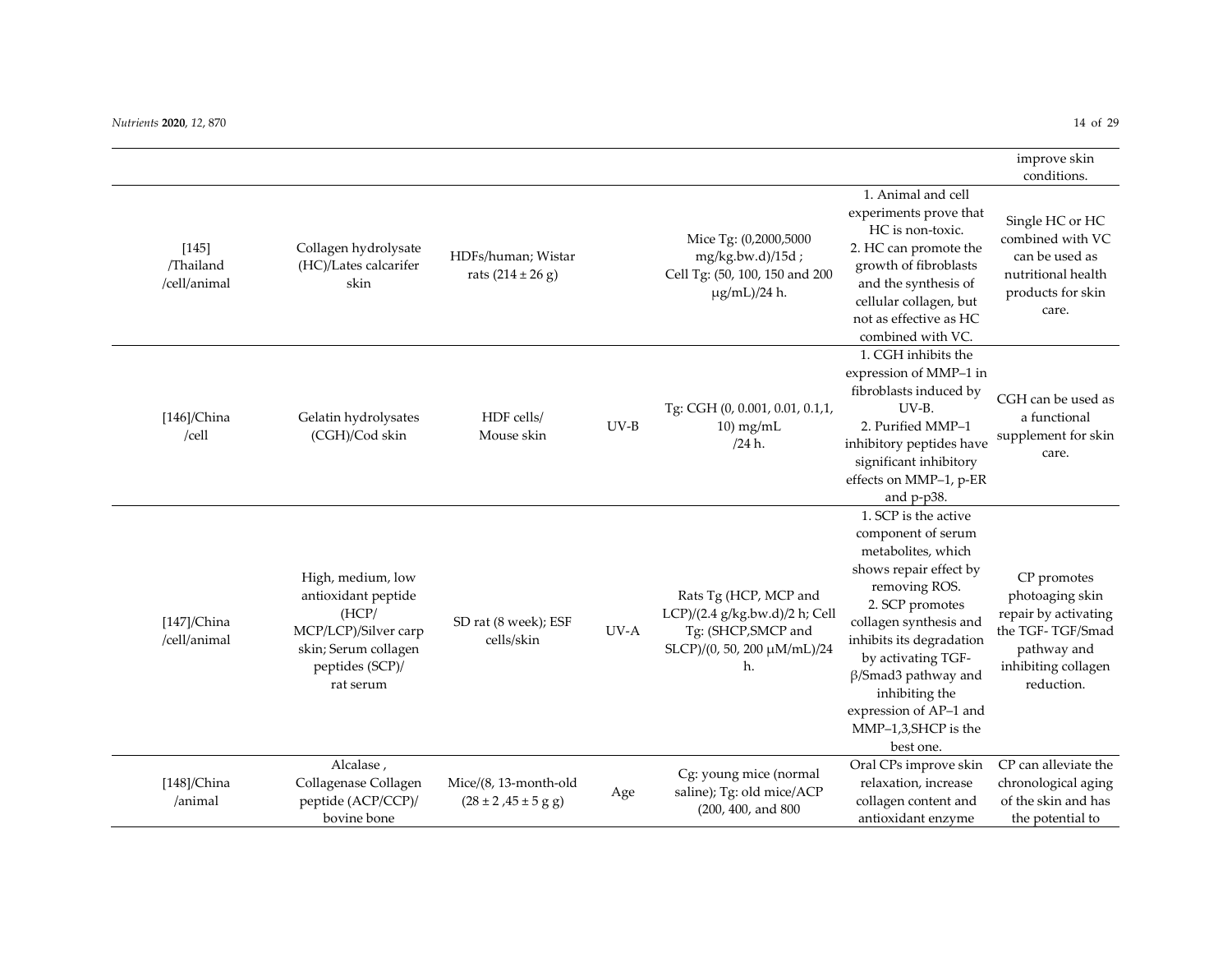[149]/Korea /animal/cell

[150]/China /animal

[110]/China /animal

Protein hydrolysate (WPH)/Walnut

SD rats/ 180–200 g  $UV-A +$ UV-B

|                                          |                                                       |        | mg/kg.bw.d), CCP (400<br>mg/kg.bw.d)/8 weeks                                                           | activity, repair collagen<br>fibers, and normalize                                                         | become an anti-<br>aging functional                                  |  |
|------------------------------------------|-------------------------------------------------------|--------|--------------------------------------------------------------------------------------------------------|------------------------------------------------------------------------------------------------------------|----------------------------------------------------------------------|--|
|                                          |                                                       |        |                                                                                                        | the ratio of skin                                                                                          | food.                                                                |  |
|                                          |                                                       |        |                                                                                                        | collagen. ACP is better                                                                                    |                                                                      |  |
|                                          |                                                       |        |                                                                                                        | than CCP.                                                                                                  |                                                                      |  |
|                                          |                                                       |        |                                                                                                        | 1. CPNS treatment                                                                                          |                                                                      |  |
|                                          |                                                       |        |                                                                                                        | reduced the production                                                                                     |                                                                      |  |
|                                          |                                                       |        |                                                                                                        | of MMP-1 and                                                                                               |                                                                      |  |
|                                          |                                                       |        |                                                                                                        | increased the synthesis                                                                                    |                                                                      |  |
| Collagen peptide NS<br>(CPNS)/fish scale | HDF cells<br>/human,<br>Mice/8 weeks old (25-30<br>g) | $UV-B$ | Cell Tg: CPNS (0, 50, 100, 250,<br>500 μg/mL)/24 h; Mice Tg:<br>CPNS (300, 500)<br>mg/kg.bw.d)/12weeks | of type 1 procollagen in<br>HFD cells.<br>2. Oral CPNS<br>significantly reduced<br>skin wrinkle formation, | CPNS are a<br>potential food<br>supplement to<br>prevent skin aging. |  |
|                                          |                                                       |        |                                                                                                        | epidermal water loss,                                                                                      |                                                                      |  |
|                                          |                                                       |        |                                                                                                        | epidermal thickness,                                                                                       |                                                                      |  |
|                                          |                                                       |        |                                                                                                        | and increased                                                                                              |                                                                      |  |
|                                          |                                                       |        |                                                                                                        | hydration.                                                                                                 |                                                                      |  |
|                                          |                                                       |        |                                                                                                        | 1. Oral administration of<br>3.85 g/kg.bw.d gelatin                                                        |                                                                      |  |
| Gelatin/Amur sturgeon<br>swim bladder    | Female<br>SD rat/6 months old                         | Age    | Cg (8% whey protein); Tg<br>(8%, 4%, 2%)/12 months.                                                    | significantly improved<br>skin histological<br>structure and collagen                                      | The gelatin<br>improves the<br>foundation for the<br>development of  |  |
|                                          |                                                       |        |                                                                                                        | ratio.                                                                                                     | anti-aging foods.                                                    |  |
|                                          |                                                       |        |                                                                                                        | 2. Skin antioxidant                                                                                        |                                                                      |  |
|                                          |                                                       |        |                                                                                                        | activity increased.                                                                                        |                                                                      |  |
|                                          |                                                       |        |                                                                                                        | 1. WPH significantly                                                                                       |                                                                      |  |
|                                          |                                                       |        |                                                                                                        | enhances skin elasticity                                                                                   |                                                                      |  |
|                                          |                                                       |        |                                                                                                        | and promotes the                                                                                           |                                                                      |  |
|                                          |                                                       |        |                                                                                                        | biosynthesis of Col I,                                                                                     |                                                                      |  |
|                                          |                                                       |        | $C$ $(1.0111 - 1)$ $\pi$ $\pi$                                                                         | Hyp, and HA.                                                                                               | WPH has potential                                                    |  |

Cg:( distilled water); Tg: UV- $R + WPH (0, 0.32, 0.98,$ 2.88g/L )/18 weeks

2. WPH inhibits MMP–1 activity and repairs skin damage. 3. WPH repair effect becomes dose dependent, high dose is best.

as a functional food ingredient against photoaging.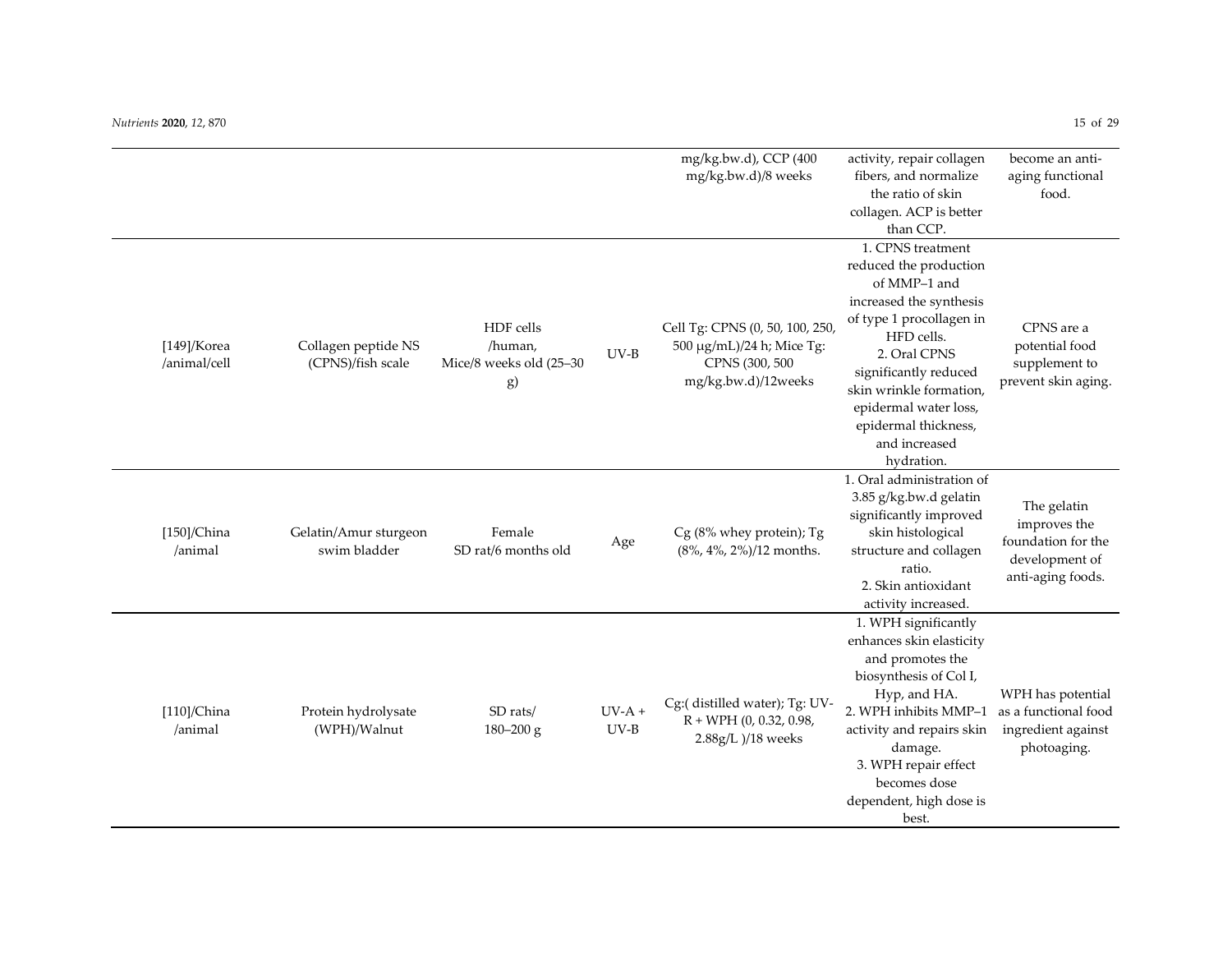|                                      |                                                                                                         | <b>Effects of Oral Polyphenol on Skin Aging</b>    |                  |                                                                                                           |                                                                                                                                                                                                                                                                               |                                                                                                                 |
|--------------------------------------|---------------------------------------------------------------------------------------------------------|----------------------------------------------------|------------------|-----------------------------------------------------------------------------------------------------------|-------------------------------------------------------------------------------------------------------------------------------------------------------------------------------------------------------------------------------------------------------------------------------|-----------------------------------------------------------------------------------------------------------------|
| [151, 152]<br>/China/cell<br>/animal | Polyphenol extract<br>(HPE)/hawthorn                                                                    | HDFs) and<br>HaCaT/human;<br>mice/5-6 weeks<br>old | $UV-B$           | Cell Tg: HPE (0, 5, 10<br>µg/mL)/24 h; Mice<br>Tg: HPE (0, 100, 300<br>mg/kg.bw.day)/12 weeks             | 1. HPE treatment can<br>promote cell<br>proliferation, increase<br>intracellular collagen<br>and reduce MMP-1<br>production.<br>2. Oral HPE reduces<br>UV-B-induced skin<br>damage by eliminating<br>ROS, reducing DNA<br>damage and inhibiting<br>p53 expression.            | HPE can be used as<br>an anti-aging food<br>or cosmetic<br>ingredient.                                          |
| $[153]$ /Spain<br>/clinical          | Products rich in polyphenol<br>(Nutroxsun™)/rosemary and<br>citrus                                      | Adult female                                       | $UV-B +$<br>UV-A | Long-term: Nutroxsun™ (250<br>mg/day)/<br>2weeks; Short-term:<br>Nutroxsun™ (100, 250<br>mg/day)/24, 48 h | 1. Dietary Nutroxsun™<br>reduces UV- induced<br>skin changes, wrinkles<br>and elasticity<br>improvements.<br>2. The improvement<br>effect between two<br>doses is not obvious.                                                                                                | Long-term oral<br>Nutroxsun™ can be<br>used as a<br>nutritional<br>supplement to<br>improve skin<br>conditions. |
| $[154]$ /Korea<br>/cell              | Polyphenolic-<br>rich extract (SSE and<br>SSW)/Spatholobus Suberectus<br>stem                           | HaCaT/Human<br>skin                                | $UV-B$           | Tg1: SSE (0, 3, 10, 30, 300<br>µg/mL); Tg2: SSW (0, 3, 10,<br>30, 300 μg/mL)/24 h                         | 1. SSE and SSW<br>inhibited ROS<br>production and cell<br>damage.<br>2. SSE repairs skin by<br>upregulating the<br>expression of enzymes<br>and proteins in cells,<br>blocking UV-B-induced<br><b>MAPKs</b><br>phosphorylation and its<br>downstream<br>transcription factor. | SSE can be used as<br>a natural<br>biomaterial to<br>inhibit UV-B-<br>induced<br>photoaging.                    |
| $[155]$ /China<br>/animal            | Rambutan peel phenolics<br>(RPP)/Nephelium lappaceum; Leu-<br>Ser-Gly-Tyr-Gly-Pro<br>(LSGYGP)/synthetic | Male BALB/c<br>nude mice/20-22<br>g                | $UV-B$           | Single group: RPP (100<br>mg/kg.bw.d), SGYGP (100<br>mg/kg.bw.d); Composite<br>group: (50 RPP+ 50 LSGYGP) | 1. RPP and LSGYGP<br>improve skin<br>biochemical indicators,<br>tissue structure and                                                                                                                                                                                          | Oral RPP and<br>LSGYGP can<br>alleviate UV-B-<br>induced skin aging.                                            |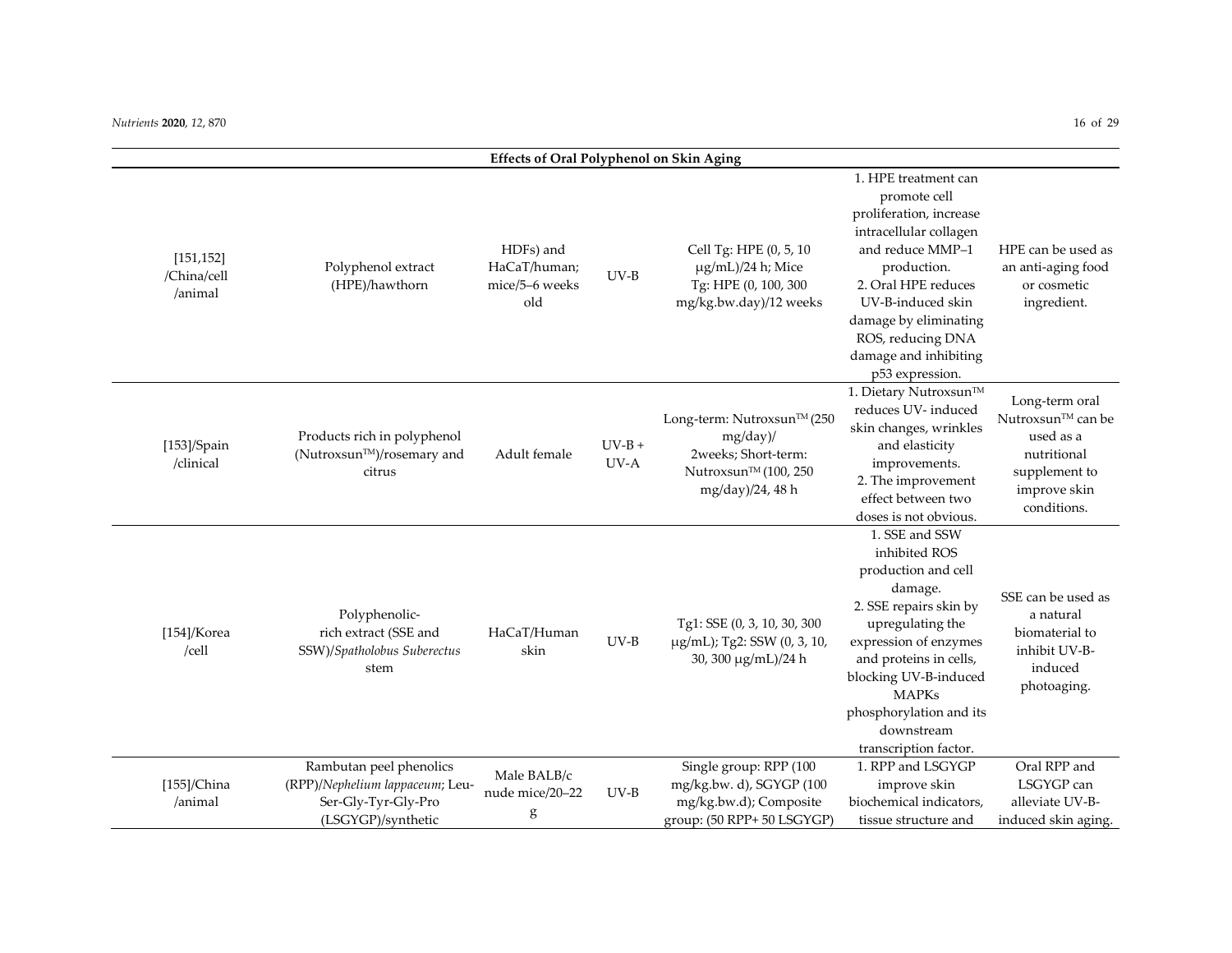|                           |                                                                              |                                      |        | mg/kg.bw.d, (100 RPP + 100<br>LSGYGP)mg/kg.bw.d/10<br>weeks            | collagen levels.<br>2. RPP enhances the<br>regulation of oxidative<br>stress and inflammatory<br>factor levels.<br>3. LSGYGP significantly<br>affects skin collagen and<br>HA content.                                                 |                                                                                                                                               |
|---------------------------|------------------------------------------------------------------------------|--------------------------------------|--------|------------------------------------------------------------------------|----------------------------------------------------------------------------------------------------------------------------------------------------------------------------------------------------------------------------------------|-----------------------------------------------------------------------------------------------------------------------------------------------|
| $[156]$ /Korea<br>/animal | Polyphenols/Flavonoid<br>hesperidin exerts                                   | Male hairless<br>mice/6-<br>week-old | $UV-B$ | Cg: water; Tg: $UV-B +$<br>hesperidin (0, 100<br>mg/kg.bw.d)/12 weeks  | 1. Oral hesperidin<br>inhibited UV-B-induced<br>skin thickening and<br>wrinkle formation.<br>2. Hesperidin inhibited<br>UV-B-induced<br>expression of MMP-9<br>and cytokines, and<br>protected collagen fiber<br>loss.                 | Oral hesperidin<br>regulates MMP-9<br>expression by<br>inhibiting MAPK-<br>dependent<br>signaling pathways<br>to relieve skin<br>photo-aging. |
| $[157]$ /Korea<br>/cell   | Polyphenols/3,5,6,7,8,3,4-<br>heptam-ethoxy flavone<br>(HMF)/C. unshiu peels | <b>HDFn</b><br>cells/human<br>dermal | $UV-B$ | HMF (0, 50, 100, 200, μg/m<br>L)/24 h                                  | 1. HMF protects UV-<br>induced HDFn cell<br>damage by inhibiting<br>MMP-1 expression<br>through phosphorylated<br>MAPK signals.<br>2. HMF regulates the<br>expression of Smad3<br>and Smad7 proteins in a<br>dose-dependent<br>manner. | HMF has the<br>potential to be an<br>anti-aging cosmetic<br>or food supplement.                                                               |
| $[158]$ /Korea<br>/cell   | Polyphenols/<br>Tectorigenin/<br>Belamcanda chinensis L                      | HaCaT<br>cells/human                 | $UV-B$ | Tg: Tectorigenin (0,<br>0.1, 1,10 µM); Cg: VC (200<br>$\mu$ M $)/24$ h | 1. Tectorigenin lowers<br>ROS levels by<br>increasing intracellular<br>antioxidant enzymes.<br>2. Tectorigenin reduces<br>mmp-1 and inhibits<br>collagen degradation.<br>3. Tectorigenin inhibits<br>apoptosis by regulating           | Tectorigenin<br>alleviates skin<br>damage by<br>inhibiting UV-B-<br>induced cellular<br>oxidation, apoptosis<br>and collagen<br>degradation.  |

, *12*, 870 17 of 29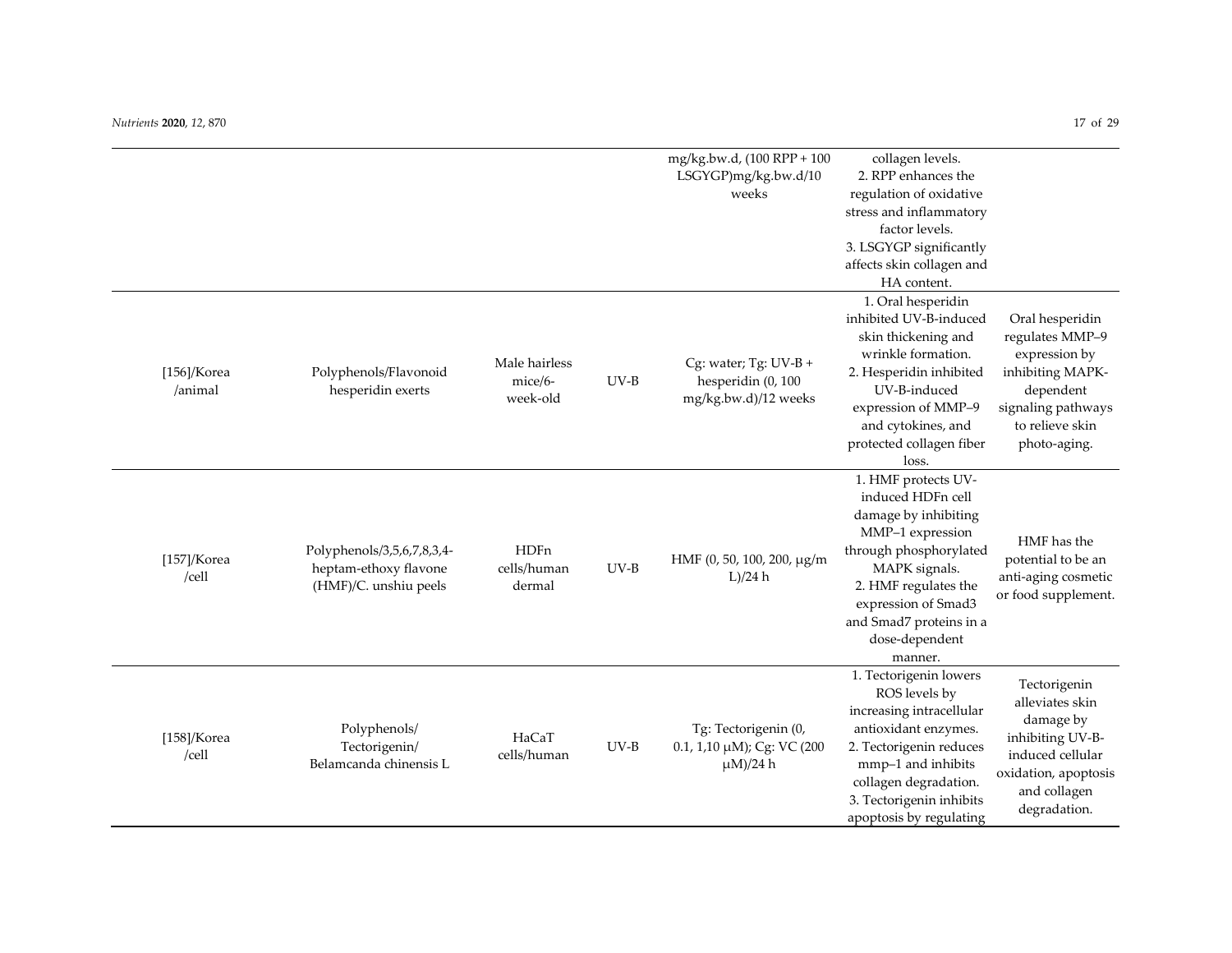|                           |                                                |                                         |                    |                                                                                                           | the levels of caspase-3                                                                                                                                                                                                                                           |                                                                                                                               |
|---------------------------|------------------------------------------------|-----------------------------------------|--------------------|-----------------------------------------------------------------------------------------------------------|-------------------------------------------------------------------------------------------------------------------------------------------------------------------------------------------------------------------------------------------------------------------|-------------------------------------------------------------------------------------------------------------------------------|
|                           |                                                |                                         |                    |                                                                                                           | and bcl-2 related                                                                                                                                                                                                                                                 |                                                                                                                               |
|                           |                                                |                                         |                    |                                                                                                           | proteins.                                                                                                                                                                                                                                                         |                                                                                                                               |
|                           |                                                |                                         |                    | <b>Effects of Oral Polysaccharides on Skin Aging</b>                                                      |                                                                                                                                                                                                                                                                   |                                                                                                                               |
| $[116]$ /China<br>/animal | Polysaccharides<br>(TP)/T. fuciformis          | SD rats/6~7<br>weeks old (180-<br>220 g | $UV-A +$<br>$UV-B$ | Cg: no irradiation;<br>Tg group: UV + TP (0, 100,<br>200, 300 mg/kg.bw.d)/12<br>weeks                     | Oral TP can alleviate<br>UV-induced skin<br>structural changes,<br>repair collagen damage,<br>maintain the I/III<br>collagen ratio and<br>enhance skin<br>antioxidant enzyme                                                                                      | TP has the potential<br>to become a skin-<br>protective<br>functional food<br>additive.                                       |
| $[117]$ /Korea<br>/cell   | Polysaccharide (HFPS)/Hizikia<br>fusiforme     | HDF cells                               | $UV-B$             | Cg: no irradiation;<br>Tp: UV + HFPS (0, 25, 50, 100<br>$\mu$ g/mL)/24 h                                  | activity.<br>1. HFPS significantly<br>reduces cell ROS and<br>increases the pure<br>activity rate. 2.HFPS<br>inhibits UV-induced<br>skin damage by<br>regulating NF-KB, ap-1<br>and MAPKs signaling<br>pathways.                                                  | HFPS has a strong<br>anti-ultraviolet<br>effect and is a<br>potential<br>pharmaceutical,<br>food, and cosmetic<br>ingredient. |
| $[118]$ /China<br>/cell   | Polysaccharide<br>(LBP)/Lycium barbarum        | HaCaT cells                             | $UV-B$             | Tg1: LBP (0, 50, 100, 300, 600,<br>1500, 3000 μg/mL)<br>24 h; Tp2: UV-B + LBP (0, 300<br>$\mu$ g/mL)/24 h | LBP mainly eliminates<br>ROS and reduces DNA<br>damage. In part, the<br>Nrf2/ARE pathway is<br>activated to inhibit the<br>p38 MAP pathway,<br>thereby inhibiting the<br>activation of caspase-3<br>and the expression of<br>mmp-9 to protect the<br>aging cells. | LBP may be used as<br>a protective agent<br>or food additive<br>against skin<br>oxidative damage.                             |
| $[119]$ /China<br>/cell   | Polysaccharide<br>(GL-PS)/Ganoderma<br>lucidum | Fibroblast/men<br>foreskin              | $UV-B$             | Tg: UV-B + GL-PS (0, 10, 20,<br>40 μg/mL) 24 h; Tg: no UV-B<br>and GL-PS/24 h                             | After GL-PS treatment,<br>cell activity increased,<br>senescent cells<br>decreased, CICP protein<br>expression increased,                                                                                                                                         | GL-PS protects UV-<br>B-induced cell<br>photoaging by<br>eliminating<br>intracellular ROS,                                    |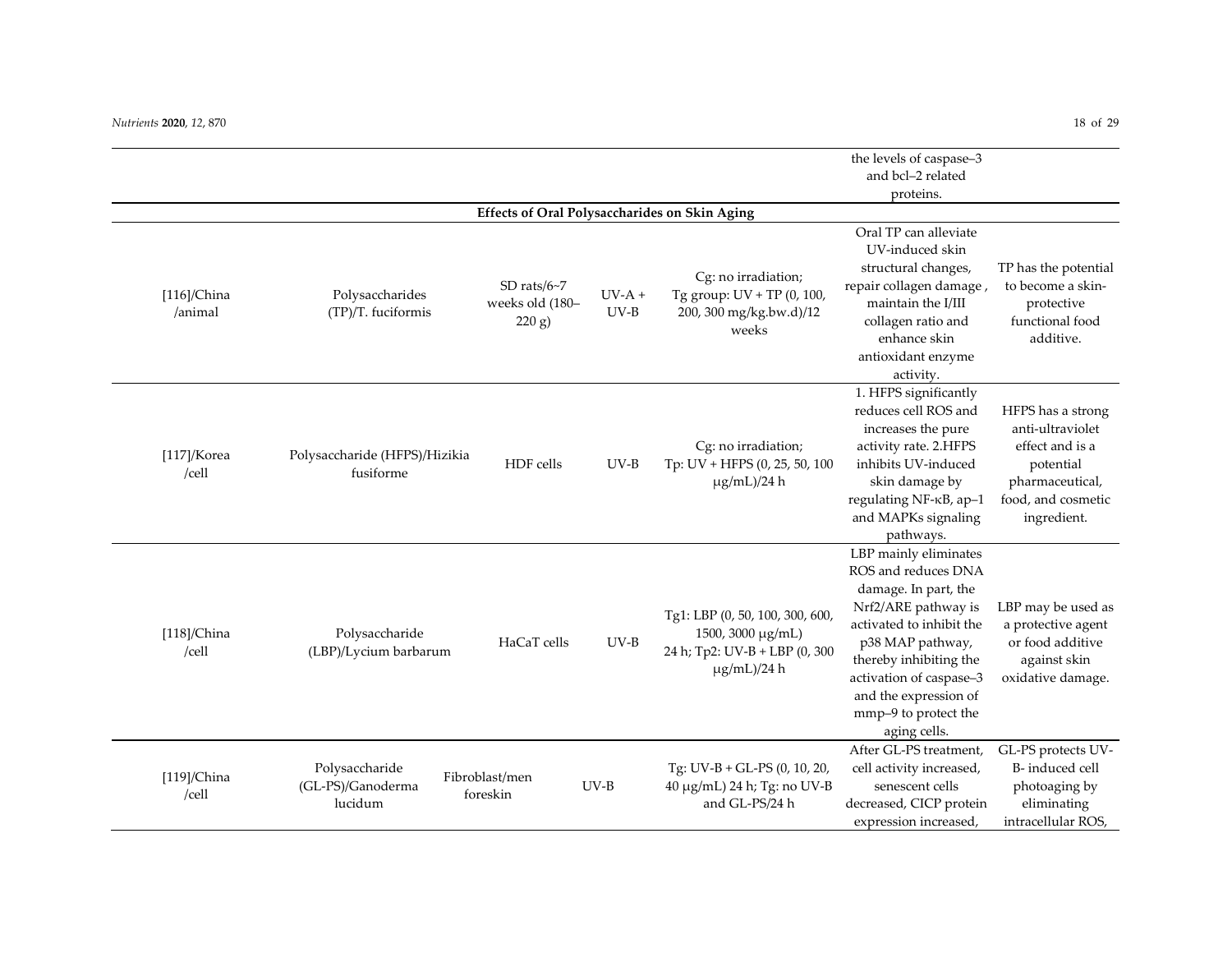|                                |                                                                               |                                                                       |                                               |                                                                                                                                                                   | MMP-1 protein<br>expression decreased,<br>and cell ROS level                                                                                                                                                                                                                        | which will provide<br>strategies for<br>subsequent studies.                                                               |
|--------------------------------|-------------------------------------------------------------------------------|-----------------------------------------------------------------------|-----------------------------------------------|-------------------------------------------------------------------------------------------------------------------------------------------------------------------|-------------------------------------------------------------------------------------------------------------------------------------------------------------------------------------------------------------------------------------------------------------------------------------|---------------------------------------------------------------------------------------------------------------------------|
|                                |                                                                               |                                                                       |                                               |                                                                                                                                                                   | decreased.                                                                                                                                                                                                                                                                          |                                                                                                                           |
| $[120]$ /China<br>/animal      | Polysaccharide<br>(SFP)/Sargassum<br>fusiforme                                | Female KM<br>mice/7 weeks<br>old $(20-25 g)$                          | $UV-B$                                        | $Cg$ : UV-B + sodium<br>hyaluronate (400 mg/kg.<br>$bw/d$ ); SFP Tg: UV-B + SFP $(0,$<br>200, 400, 600 mg/kg.bw/d)/9<br>weeks                                     | 1. SFP regulates mouse<br>chest, spleen index and<br>skin water content.<br>2. SFP increases skin<br>antioxidant enzyme<br>activity, reduces ROS,<br>and reduces oxidative<br>damage.3.SFP inhibits<br>MMP-1 and 9 levels in<br>the skin.                                           | SFP can be a<br>potential functional<br>food additive for<br>skin protection.                                             |
| $[121]$ /China<br>/cell/animal | Purified, crude<br>polysaccharide (TLH-<br>$3,TLH$ )/<br>Tricholoma lobayense | <b>HELF</b><br>cells/human;<br>Mice/8 weeks<br>$(23 \pm 2 \text{ g})$ | t-BHP/D-galactose                             | Cell Tg: TLH-3 (0, 50, 100,<br>200, 400 μg/m L), Pc: Vc (50<br>ug/mL)/24 h; Mice Tg: TLH-3<br>and TLH (200 mg/kg.<br>bw/d), Pc: Vc (100 mg/kg.<br>$bw/d)/5$ weeks | 1. TLH-3 relieves cell<br>senescence by<br>regulating the<br>expression of bcl-2, bax,<br>caspase-3 proteins,<br>inhibiting senescence-<br>related enzyme levels.<br>2. TLH-3 reduced skin<br>pathological lesions by<br>reducing IL-6, LPF,<br>AGEs, and enhanced<br>MAO activity. | TLH-3 is an active<br>polysaccharide that<br>protects cells and<br>mice from oxidative<br>stress aging.                   |
|                                |                                                                               |                                                                       | <b>Effects of Oral Vitamins on Skin Aging</b> |                                                                                                                                                                   |                                                                                                                                                                                                                                                                                     |                                                                                                                           |
| $[159]$ /China<br>/cell        | Vitamin Coenzyme Q10<br>(CoQ <sub>10</sub> )                                  | ESF and HaCaT<br>cells/<br>Human                                      | UV-A,UV-B                                     | Cg: ESF, HaCat (CoQ10 (0, 0.5,<br>$1, 2 \mu M$ ))/24 h; Tg: ESF,<br>HaCat (UV-A or UV-B +<br>CoQ <sub>10</sub> (0, 1, 5, 10 μM))/24 h                             | 1. CoQ <sup>10</sup> treatment<br>promoted ESF cell<br>proliferation, type IV<br>collagen and elastin<br>gene expression.<br>2. CoQ <sup>10</sup> treatment<br>inhibited UV-induced<br>IL-1a production in<br>HaCaT cells.                                                          | CoQ10 has anti-<br>aging effect on<br>chronological aging<br>and photo-aging<br>and can be used in<br>food and cosmetics. |
| $[122]/$ Japan<br>/clinical    | VC, VE, and Astaxanthin<br>(AX)                                               | Female/(mean<br>age 37.26 years)                                      |                                               | Tg1:AX $(6 \text{ mg}) + \text{VC}$ (1000)<br>$mg$ ) + VE (10 mg)/d; Tg2:VC                                                                                       | Tg 1 significantly<br>improved skin moisture                                                                                                                                                                                                                                        | Oral formulations<br>containing                                                                                           |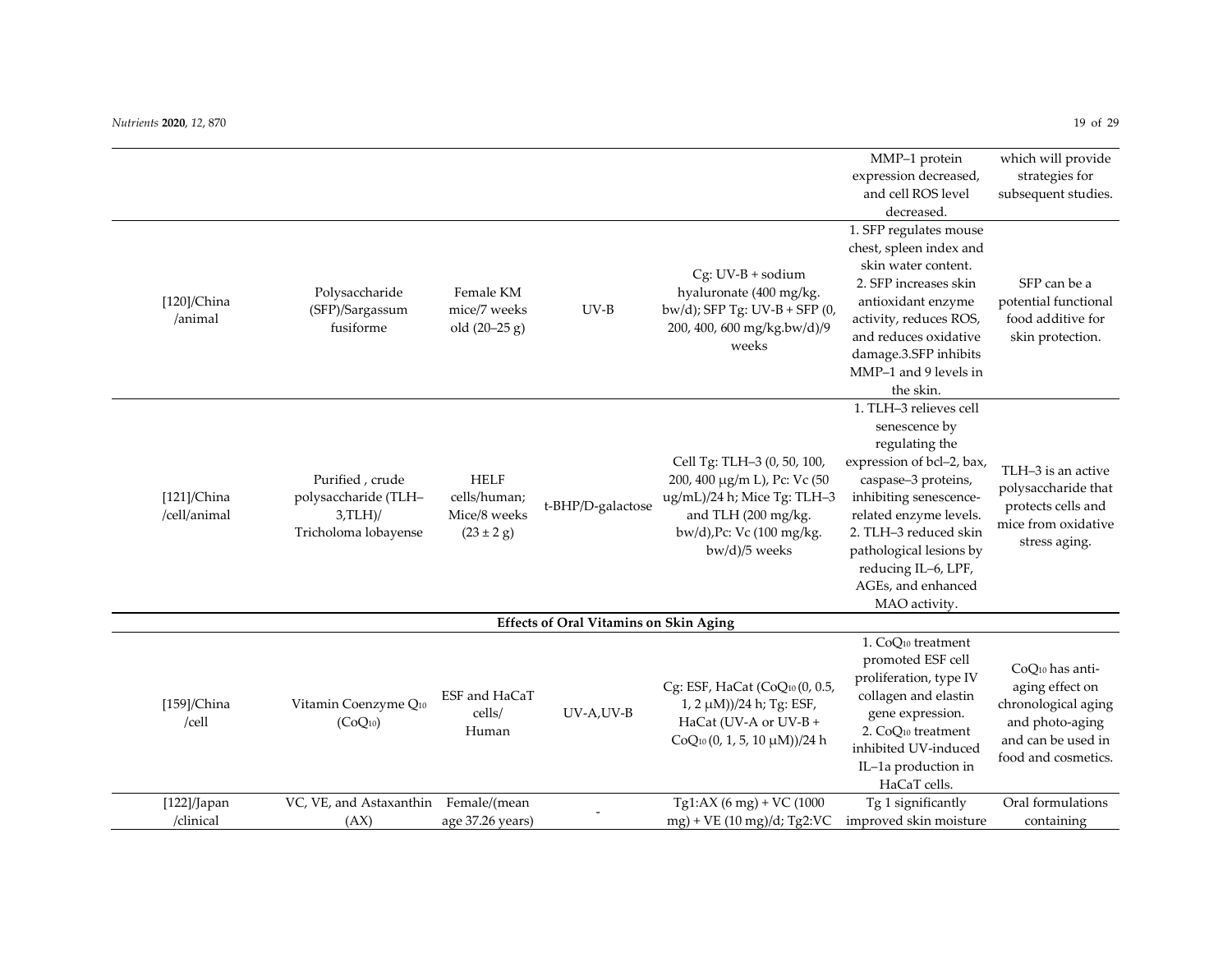|                            |                                                                           |                                              |                                                  | $(1000 \text{ mg}) + \text{VE} (10 \text{ mg}) / d/20$<br>weeks                                                                                    | content, skin elasticity<br>and wrinkles; Tg 2 did<br>not improve the<br>skin significantly.                                                                                                                   | astaxanthin and<br>vitamin C and E<br>have skin-                                                                                          |
|----------------------------|---------------------------------------------------------------------------|----------------------------------------------|--------------------------------------------------|----------------------------------------------------------------------------------------------------------------------------------------------------|----------------------------------------------------------------------------------------------------------------------------------------------------------------------------------------------------------------|-------------------------------------------------------------------------------------------------------------------------------------------|
| $[160]/$ Iran<br>/animal   | Silymarin,<br>Vitamin C                                                   | Balb/C mice/6<br>weeks old $(30 \pm$<br>2 g) | $UV-B$                                           | Cg: Silymarin (100), VC<br>$(40 \text{ mg/kg.bw/d})$ ; Tg: UV-B +<br>Silymarin (0, 100<br>$mg/kg.bw/d$ , UV-B + VC: (0,<br>40 mg/kg.bw/d)/4 weeks. | Oral VC enhances skin<br>antioxidant enzyme<br>activity, reduces skin<br>wrinkle formation and<br>thickness increase in<br>mice induced by UV-B.                                                               | improving effects.<br>Salicylic acid and<br>vitamin C can be<br>used as food or<br>cosmetic<br>ingredients to resist<br>skin photo-aging. |
| $[161]$ /Korea<br>/cell    | Niacinamide (NIA)                                                         | HaCaT/<br>human                              | PM <sub>2.5</sub>                                | Cg: NIA (0, 12.5, 25, 50, 100,<br>or 200 μM); Tg: NIA (0, 12.5,<br>25, 50, 100, or 200 µM) + PM <sub>2.5</sub><br>$(50 \mu M)/24 h$                | NIA treatment can<br>inhibit the oxidation of<br>lipid, protein, DNA and<br>other molecules induced<br>by PM 2.5, as well as<br>inhibit apoptosis and<br>ROS production.                                       | NIA protects cells<br>from PM 2.5-induced<br>oxidative stress and<br>cell damage.                                                         |
|                            |                                                                           |                                              | <b>Effects of Oral Fatty Acids on Skin Aging</b> |                                                                                                                                                    |                                                                                                                                                                                                                |                                                                                                                                           |
| $[125]$ /Brazil<br>/animal | Olive oil                                                                 | Swiss mice/8-<br>12 weeks age                | Rotational stress                                | Stress group: stress + olive<br>$(1.5 \text{ g/kg.bw. d})$ , Cg: olive $(1.5$<br>g/kg. bw/d)/29 d                                                  | Olive inhibited skin<br>ROS, lipid peroxidation,<br>protein carbonylation,<br>phenolamine synthesis,<br>MMP-8 expression and<br>promotes collagen<br>deposition in mice<br>through NF-KB and<br>NRF2 pathways. | Oral administration<br>of olive oil can<br>reduce mice skin<br>aging induced by<br>stress.                                                |
| $[126]$ /Korea<br>/animal  | 7-MEGA™500/>50% of<br>palmitoleic acid<br>containing fish oil,<br>omega-7 | $H-1$ mice / 5-<br>week old (18-<br>20 g     | $UV-B$                                           | Cg: 30% EtOH; Tp: 7-<br>MEGA <sup>TM</sup> 500 (50, 100, 200<br>mg/kg.bw/d)/4 weeks                                                                | 1.7-MEGA™ 500<br>improves skin<br>histological indicators<br>and significantly down-<br>regulated the expression<br>levels of MMP-3 and c-<br>jun genes and proteins<br>in the skin.                           | 7-MEGA™500 can<br>alleviate UV-B<br>induced skin<br>photoaging in mice                                                                    |
| $[129]$ /Korea<br>/cell    | Fermented<br>Fish Oil (FFO)                                               | HaCaT/<br>human                              | PM <sub>2.5</sub>                                | Cg: PM2.5;<br>Tp:PM <sub>2.5</sub> + FFO (0,<br>20 μg/m L)/24 h                                                                                    | FFO can inhibit PM 2.5-<br>induced intracellular<br>ROS, Ca <sup>2+</sup> levels and                                                                                                                           | FFO can alleviate<br>PM 2.5 induced skin<br>aging.                                                                                        |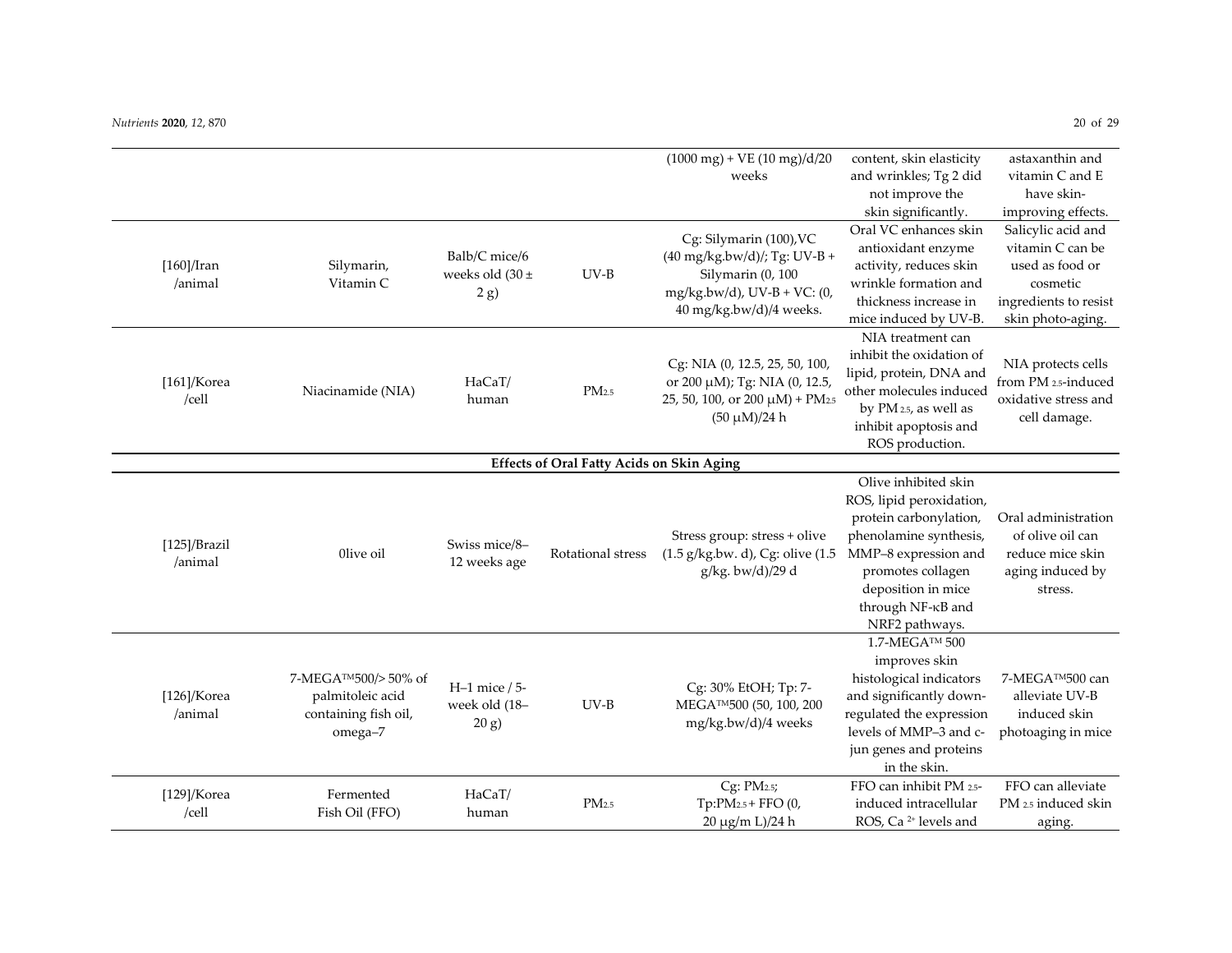|                        |             |                              |             |                                                                                                                | MMPs-1,2,9 production,<br>and block the<br>MAPK/AP-1 pathway.                                                                                                                                      |                                                                                                  |
|------------------------|-------------|------------------------------|-------------|----------------------------------------------------------------------------------------------------------------|----------------------------------------------------------------------------------------------------------------------------------------------------------------------------------------------------|--------------------------------------------------------------------------------------------------|
| [162]/Japan<br>/animal | Coconut oil | Female mice/(6<br>weeks old) | <b>DNFB</b> | Cg: Coconut or soybean oil<br>$(4\%)$ /2 months; Tg: Coconut<br>or soybean oil (4%)/after 2<br>$months + DNFB$ | Oral coconut oil<br>improves BDFB-<br>induced skin<br>inflammation in mice.<br>Mechanistically related<br>to elevated mead acid in<br>serum inhibiting<br>directional migration of<br>neutrophils. | Dietary coconut oil<br>improved skin<br>contact allergies in<br>mice by producing<br>midic acid. |

Cg = control group; Tg = test group; Ng = normal group; Mg = model group; mg/kg.bw.d = mg/kg. body weight/day; DNFB = 1-fluoro-2,4-dinitro-benzene; HaCaT = Human skin epidermal keratinocytes; t-BHP = tert-butyl hydroperoxide; DCF-DA = dichlorofluorescein diacetate; HAS-1,-2 = hyaluronic acid synthases1and 2; MAO = monoamine oxidase; Co Q10 = Coenzyme Q10; LPF = lipofuscin pigment; NF-κB = nuclear factor kappa B; IL-6 = Interleukin-6; IL-1 = Interleukin-1; NRF2 = nuclear factor erythroid-2p45-related factor2; ARE = antioxidant response element; p38 MAP = p38 mitogen-activated protein; MAPKs = Mitogen-activated protein kinases; TGF-β/Smad3 = Transforming growth factor-β/Recombinant Human Mothers Against Decapentaplegic Homolog 3; p-ERK = phosphorylated extracellular regulated kinase; p-p38 = phospho-p38.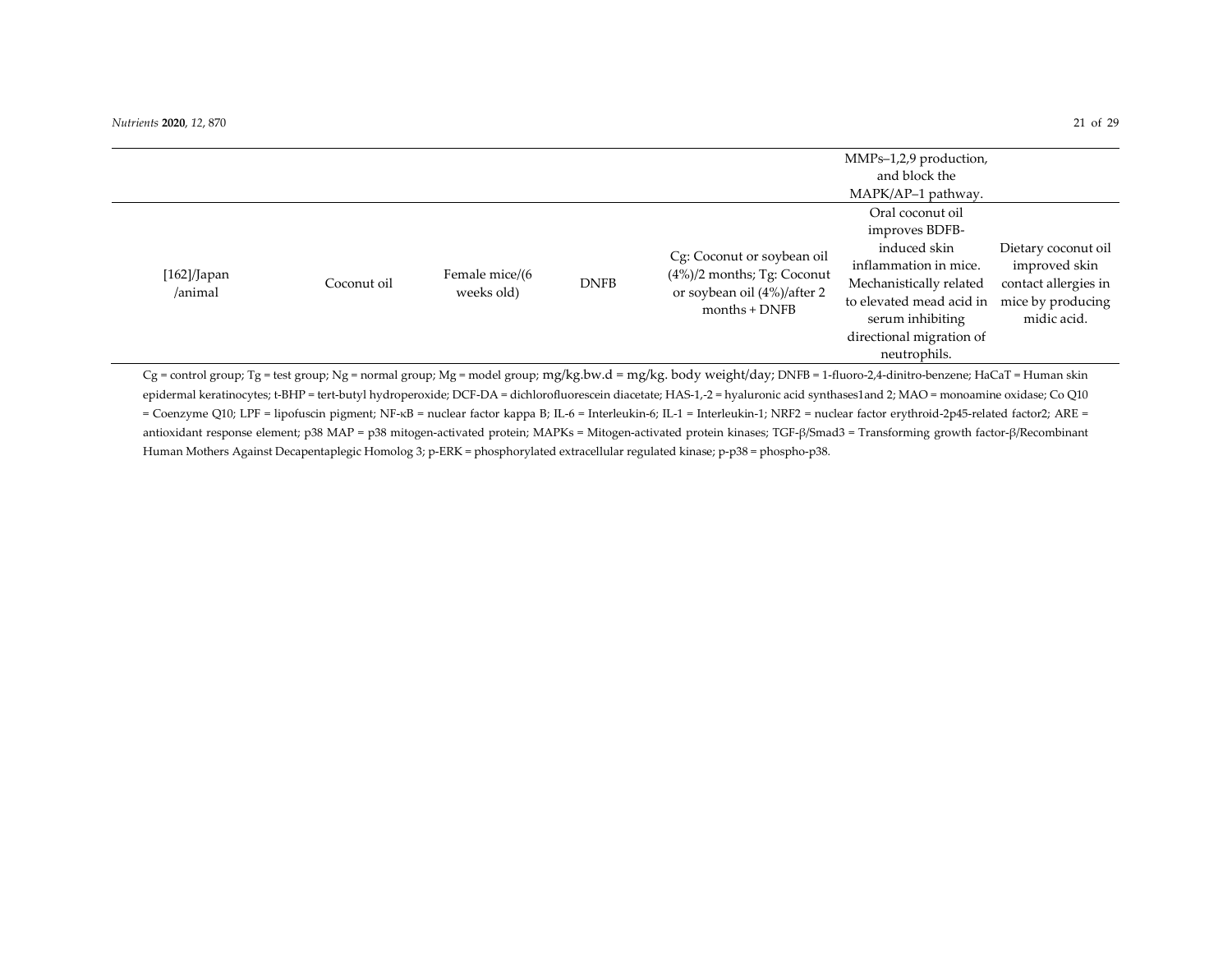Skin aging is a complex and long biological process, which is affected by genetic and environmental factors. Although stem cell transplantation, injection of hyaluronic acid, and retinoic acid have certain therapeutic effects, each method has corresponding disadvantages. With the improvement of people's requirements for the effectiveness, safety, and durability of treatment methods, prevention, and relief from skin aging through dietary management have become an inevitable trend. Therefore, after analyzing and summarizing relevant literature, we draw the following key conclusions:

- People's current understanding of diet to improve skin aging is still insufficient. While it is difficult for us to accurately define what is a healthy diet, and to quantify the relationship between diet and skin aging that convince the public, it is difficult for them to change their original lifestyle and diet, even if people have such knowledge.
- The issues of accurately quantifying the skin improvement effect of each nutrient intake, and the negative effects of smoking, drinking, grilling, etc., on skin aging still need to be addressed.
- The functional anti-aging ingredients in food mainly relieve skin aging in three ways. First, anti-aging ingredients (such as protein peptides and essential fatty acids) enter the skin as a precursor after digestion and absorption and participate in the synthesis and metabolism of skin components. Second, anti-aging ingredients relieve skin oxidative damage by removing cellular ROS and enhancing antioxidant enzyme activity. Third, the anti-aging component acts as an enzymatic factor, and regulates the expression of enzymes such as MMPs and AP– 1, inhibiting the degradation of skin components and maintaining the integrity of the skin structure.
- The limitations of foodborne antioxidants such as unstable storage, low skin bioavailability, and poor solubility, can be improved by chemical modification, collagen drug delivery, and a combination of supplements.
- Only oral supplementation is not enough to improve the skin. The combination of oral and external skin penetration should be the safest and the most effective way to improve skin aging.
- Diet causes skin aging or improves skin aging and is difficult to simply apply to clinical research. While on the one hand, there is an ethical controversy, on the other hand, the experimental period is too long to control the diet of volunteers for a single, long duration, and the uniformity of clinical experimental conditions is not guaranteed, resulting in vague experimental results and insufficient credibility.
- Improvement in skin aging through diet should not be rushed, because skin aging caused by diet and improvement of aging performance by diet are long-term processes. There is also the problem of metabolic processing of food and nutrients until they reach the skin. They have to travel a long way, and there is still a lot to study in this process.

**Author Contributions:** C.C. and Z.X. wrote the manuscript, their contributions to this article are the same; C.G. and Y.W. revised the manuscript. All authors have read and agreed to the published version of the manuscript.

**Funding:** This work was financially supported by by Yunling Scholars of Yunnan Province(to C.G.).

**Conflicts of Interest:** The authors declare no conflict of interest.

## **References**

- 1. Blanpain, C.; Fuchs, E. Epidermal stem cells of the skin. *Annu. Rev. Cell Dev. Biol.* **2006**, *22*, 339–373.
- 2. Zhang, S.; Duan, E. Fighting against skin aging: The way from bench to bedside. *Cell Transplant.* **2018**, *27*, 729–738.
- 3. Murphree, R.W. Impairments in skin integrity. *Nurs. Clin.* **2017**, *52*, 405–417.
- 4. Veltri, A.; Lang, C.; Lien, W.H. Concise review: Wnt signaling pathways in skin development and epidermal stem cells. *Stem Cells* **2018**, *36*, 22–35.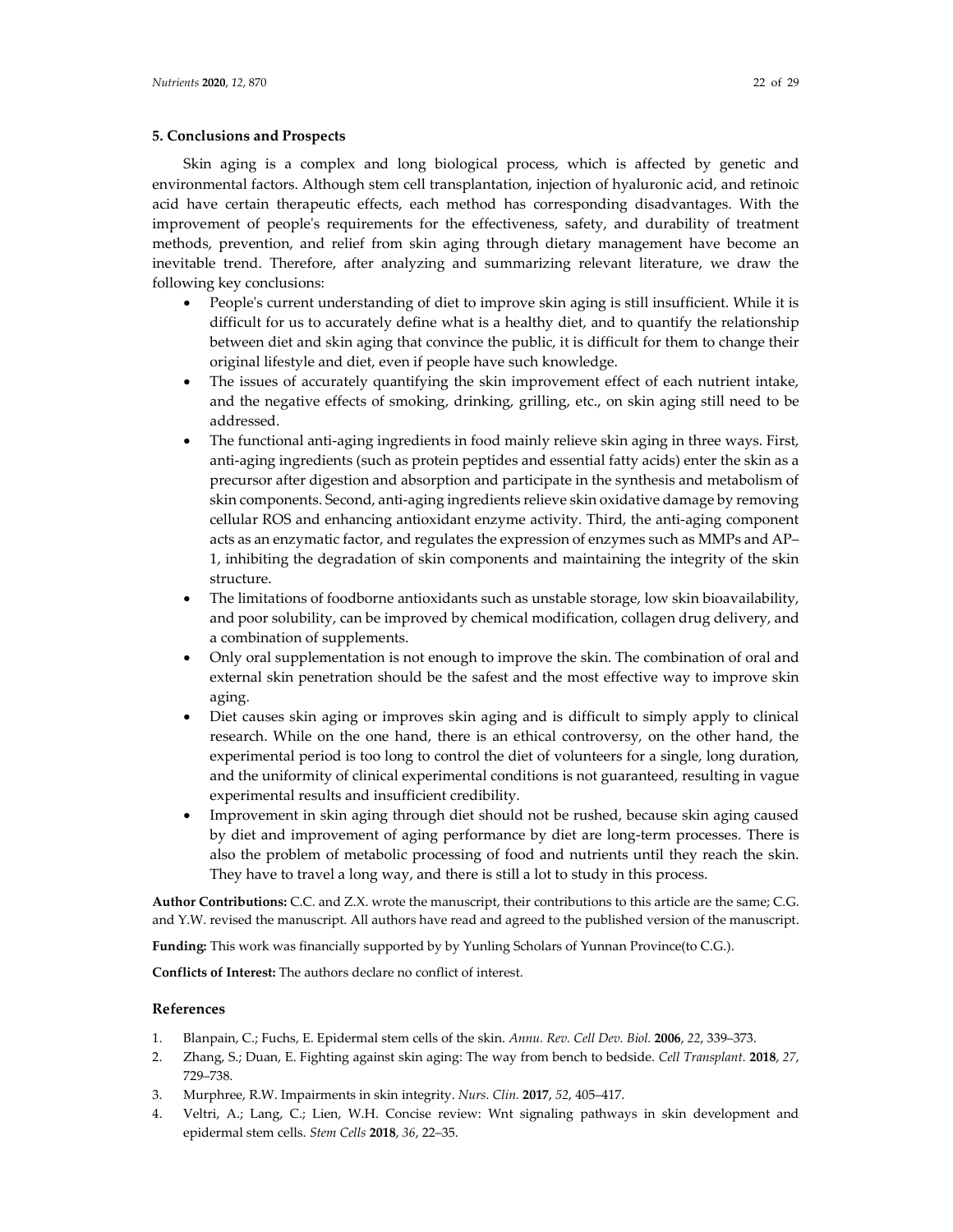- 5. Hsu, Y.C.; Li, L.; Fuchs, E. Emerging interactions between skin stem cells and their niches. *Nat. Med.* **2014**, *20*, 847.
- 6. Arseni, L.; Lombardi, A.; Orioli, D. From structure to phenotype: Impact of collagen alterations on human health. *Int. J. Mol. Sci.* **2018**, *19*, 1407.
- 7. Orioli, D.; Dellambra, E. Epigenetic regulation of skin cells in natural aging and premature aging diseases. *Cells* **2018**, *7*, 268.
- 8. Kim, H.; Park, S.Y.; Moon, S.; Lee, J.; Kim, S. Autophagy in human skin fibroblasts: Impact of Age. *Int. J. Mol. Sci.* **2018**, *19*, 2254.
- 9. Liberato, T.; Pessotti, D.S.; Fukushima, I.; Kitano, E.S.; Serrano, S.M.; Zelanis, A. Signatures of protein expression revealed by secretome analyses of cancer associated fibroblasts and melanoma cell lines. *J. Proteom.* **2018**, *174*, 1–8.
- 10. DesJardins-Park, H.E.; Foster, D.S.; Longaker, M.T. Fibroblasts and wound healing: An update. *Regen. Med.* **2018**, *13*, 491.
- 11. Pincha, N.; Hajam, E.Y.; Badarinath, K.; Batta, S.P.R.; Masudi, T.; Dey, R.; Andreasen, P.A.; Kawakami, T.; Samuel, R.; George, R.; et al. PAI1 mediates fibroblast–mast cell interactions in skin fibrosis. *J. Clin. Investig.* **2018**, *128*, 1807–1819.
- 12. Guerrero-Juarez, C.F.; Plikus, M.V. Emerging nonmetabolic functions of skin fat. *Nat. Rev. Endocrinol.* **2018**, *14*, 163.
- 13. Driskell, R.; Lichtenberger, B.; Hoste, E.; Kretzschmar, K.; Simons, B.D.; Charalambous, M.; Ferron, S.; Hérault, Y.; Pavlovic, G.; Ferguson-Smith, A.C.; et al. Distinct fibroblast lineages determine dermal architecture in skin development and repair. *Nature* **2013**, *504*, 277–281.
- 14. López-Otín, C.; Blasco, M.A.; Partridge, L.; Serrano, M.; Kroemer, G. The hallmarks of aging. *Cell* **2013**, *153*, 1194–1217.
- 15. Krutmann, J.; Bouloc, A.; Sore, G.; Bernard, B.A.; Passeron, T. The skin aging exposome. *J. Dermatol. Sci.*  **2017**, *85*, 152–161.
- 16. Fisher, G.J.; Kang, S.; Varani, J.; Bata-Csorgo, Z.; Wan, Y.; Datta, S.; Voorhees, J.J. Mechanisms of photoaging and chronological skin aging. *Arch. Dermatol.* **2002**, *138*, 1462–1470.
- 17. Yanyan, F.; Xiongming, P. Natural aging and photoaging of skin. *Int J Dermatovener* **2004**, *30*, 354–356.
- 18. Landau, M. Exogenous factors in skin aging. *Curr. Probl. Dermatol.* **2007**, *35*, 1–13.
- 19. Fuchs, E. Epithelial skin biology: Three decades of developmental biology, a hundred questions answered and a thousand new ones to address. *Curr. Top. Dev. Biol.* **2016**, *116*, 357–374.
- 20. Tigges, J.; Krutmann, J.; Fritsche, E.; Haendeler, J.; Schaal, H.; Fischer, J.W.; Kalfalah, F.; Reinke, H.; Reifenberger, G.; Stühler, K.; et al. The hallmarks of fibroblast ageing. *Mech. Ageing Dev.* **2014**, *138*, 26–44.
- 21. Quan, T.; Qin, Z.; Voorhees, J.J.; Fisher, G.J. Cysteine-rich protein 61 (CCN1) mediates replicative senescence-associated aberrant collagen homeostasis in human skin fibroblasts. *J. Cell. Biochem.* **2012**, *113*, 3011–3018.
- 22. Imokawa, G.; Ishida, K. Biological mechanisms underlying the ultraviolet radiation-induced formation of skin wrinkling and sagging I: Reduced skin elasticity, highly associated with enhanced dermal elastase activity, triggers wrinkling and sagging. *Int. J. Mol. Sci.* **2015**, *16*, 7753–7775.
- 23. Bernerd, F.; Vioux, C.; Asselineau, D. Evaluation of the protective effect of sunscreens on in vitro reconstructed human skin exposed to UV-B or UV-A irradiation. *Photochem. Photobiol.* **2000**, *71*, 314–320.
- 24. Bernerd, F.; Asselineau, D. An organotypic model of skin to study photodamage and photoprotection in vitro. *J. Am. Acad. Dermatol.* **2008**, *58*, 155–159.
- 25. Bernerd, F.; Marionnet, C.; Duval, C. Solar ultraviolet radiation induces biological alterations in human skin in vitro: Relevance of a well-balanced UV-A/UV-B protection. *Indian J. Dermatol. Venereol. Leprol.* **2012**, *78*, 15.
- 26. Fagot, D.; Asselineau, D.; Bernerd, F. Matrix Metalloproteinase-1 Production Observed After Solar-Simulated Radiation Exposure is Assumed by Dermal Fibroblasts but Involves a Paracrine Activation Through Epidermal Keratinocytes. *Photochem. Photobiol.* **2004**, *79*, 499–506.
- 27. D'Errico, M.; Lemma, T.; Calcagnile, A.; De Santis, L.P.; Dogliotti, E. Cell type and DNA damage specific response of human skin cells to environmental agents. *Mutat. Res. Fundam. Mol. Mech. Mutagen.* **2007**, *614*, 37–47.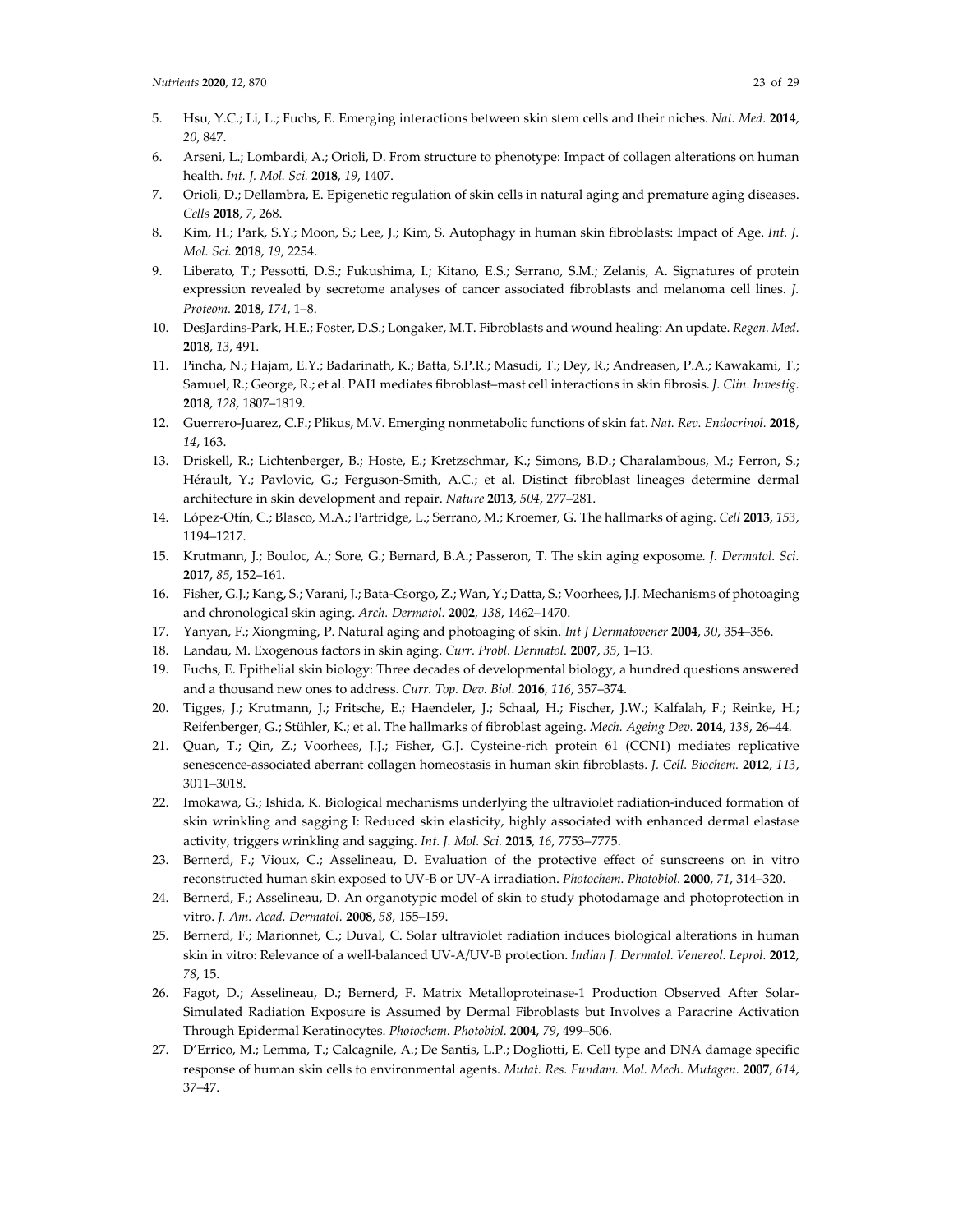- 28. Duval, C.; Cohen, C.; Chagnoleau, C.; Flouret, V.; Bourreau, E.; Bernerd, F. Key regulatory role of dermal fibroblasts in pigmentation as demonstrated using a reconstructed skin model: Impact of photo-aging. *PLoS ONE* **2014**, *9*, e114182.
- 29. Naylor, E.C.; Watson, R.E.; Sherratt, M.J. Molecular aspects of skin ageing. *Maturitas* **2011**, *69*, 249–256.
- 30. Kammeyer, A.; Luiten, R.M. Oxidation events and skin aging. *Ageing Res. Rev.* **2015**, *21*, 16–29.
- 31. Zouboulis, C.C.; Makrantonaki, E. Clinical aspects and molecular diagnostics of skin aging. *Clin. Dermatol.*  **2011**, *29*, 3–14.
- 32. Natarajan, V.T.; Ganju, P.; Ramkumar, A.; Grover, R.; Gokhale, R.S. Multifaceted pathways protect human skin from UV radiation. *Nat. Chem. Boil.* **2014**, *10*, 542.
- 33. Gonzaga, E.R. Role of UV light in photodamage, skin aging, and skin cancer. *Am. J. Clin. Dermatol.* **2009**, *10*, 19–24.
- 34. Ravanat, J.L.; Douki, T.; Cadet, J. Direct and indirect effects of UV radiation on DNA and its components. *J. Photochem. Photobiol. B Biol.* **2001**, *63*, 88–102.
- 35. Panich, U.; Sittithumcharee, G.; Rathviboon, N.; Jirawatnotai, S. Ultraviolet radiation-induced skin aging: The role of DNA damage and oxidative stress in epidermal stem cell damage mediated skin aging. *Stem Cells Int.* **2016**, *2016*, 1-14.
- 36. Liu, Z.; Wang, L.; Zhong, D. *Dynamics and Mechanisms of Ultraviolet-Damaged DNA Repair by Photolyases*; Jenny Stanford Publishing, New York, NY, 2017; 3, pp. 109–144.
- 37. Narbutt, J.; Philipsen, P.; Harrison, G.; Morgan, K.; Lawrence, K.; Baczynska, K.; Grys, K.; Rogowski-Tylman, M.; Olejniczak-Staruch, I.; Tewari, A.; et al. Sunscreen applied at ≥ 2 mg cm−2 during a sunny holiday prevents erythema, a biomarker of ultraviolet radiation-induced DNA damage and suppression of acquired immunity. *Br. J. Dermatol.* **2018**, *180*, 604–614.
- 38. Blackburn, E.H. Structure and function of telomeres. *Nature* **1991**, *350*, 569.
- 39. Shay, J.W. Telomeres and aging. *Curr. Opin. Cell Biol.* **2018**, *52*, 1–7.
- 40. Siegl-Cachedenier, I.; Flores, I.; Klatt, P.; Blasco, M.A. Telomerase reverses epidermal hair follicle stem cell defects and loss of long-term survival associated with critically short telomeres. *J. Cell Biol.* **2007**, *179*, 277– 290.
- 41. Buckingham, E.M.; Klingelhutz, A.J. The role of telomeres in the ageing of human skin. *Exp. Dermatol.* **2011**, *20*, 297–302.
- 42. Simons, M.J. Questioning causal involvement of telomeres in aging. *Ageing Res. Rev.* **2015**, *24*, 191–196.
- 43. Blackstone, B.N.; Wilgus, T.; Roy, S.; Wulff, B.; Powell, H.M. Skin Biomechanics and miRNA expression Following .Chronic UV-B Irradiation. *Adv. Wound Care* **2020**, *9*, 79–89.
- 44. Wang, B.; Du, R.; Xiao, X.; Deng, Z.L.; Jian, D.; Xie, H.F.; Li, J. Microrna-217 modulates human skin fibroblast senescence by directly targeting DNA methyltransferase 1. *Oncotarget* **2017**, *8*, 33475.
- 45. Röck, K.; Tigges, J.; Sass, S.; Schütze, A.; Florea, A.-M.; Fender, A.C.; Theis, F.J.; Krutmann, J.; Boege, F.; Fritsche, E.; et al. miR-23a-3p Causes Cellular Senescence by Targeting Hyaluronan Synthase 2: Possible Implication for Skin Aging. *J. Investig. Dermatol.* **2015**, *135*, 369–377.
- 46. Joo, D.; An, S.; Choi, B.G.; Kim, K.; Choi, Y.M.; Ahn, K.J.; An, I.-S.; Cha, H.J. MicroRNA-378b regulates α-1-type 1 collagen expression via sirtuin 6 interference. *Mol. Med. Rep.* **2017**, *16*, 8520–8524.
- 47. Li, T.; Yan, X.; Jiang, M.; Xiang, L. The comparison of microRNA profile of the dermis between the young and elderly. *J. Dermatol. Sci.* **2016**, *82*, 75–83.
- 48. Yoshinaga, E.; Kawada, A.; Ono, K.; Fujimoto, E.; Wachi, H.; Harumiya, S.; Nagai, R.; Tajima, S. Nε- (carboxy- methyl) lysine modification of elastin alters its biological properties: Implications for the accumulation of abnormal elastic fibers in actinic elastosis. *J. Investig. Dermatol.* **2012**, *132*, 315–323.
- 49. Farrar, M.D. Advanced glycation end products in skin ageing and photoageing: What are the implications for epidermal function. *Exp. Dermatol.* **2016**, *25*, 947–948.
- 50. Radjei, S.; Gareil, M.; Moreau, M.; Leblanc, E.; Schnebert, S.; Friguet, B.; Nizard, C.; Petropoulos, I. The glyoxalase enzymes are differentially localized in epidermis and regulated during ageing and photoageing. *Exp. Dermatol.* **2016**, *25*, 492–494.
- 51. Handoko, H.Y.; Rodero, M.P.; Boyle, G.M.; Ferguson, B.; Engwerda, C.R.; Hill, G.; Muller, H.K.; Khosrotehrani, K.; Walker, G.J. UV-B-Induced Melanocyte Proliferation in Neonatal Mice Driven by CCR2- Independent Recruitment of Ly6clowMHCIIhi Macrophages. *J. Investig. Dermatol.* **2013**, *133*, 1803–1812.
- 52. Zhuang, Y.; Lyga, J. Inflammaging in skin and other tissues-the roles of complement system and macrophage. *Inflamm. Allergy Drug Targets Former. Curr. Drug Targets Inflamm. Allergy* **2014**, *13*, 153–161.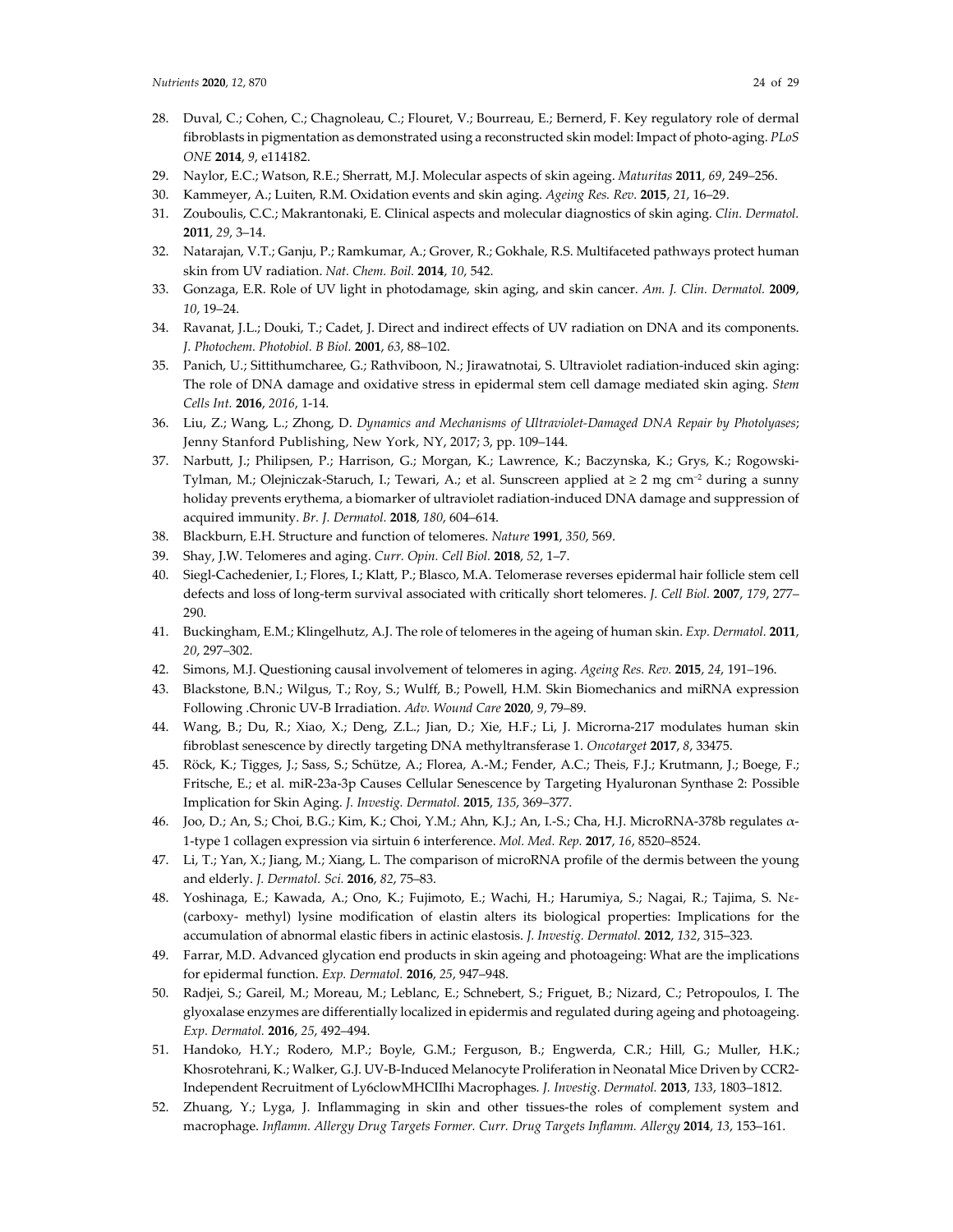- 53. Popkin, B.M.; D'Anci, K.E.; Rosenberg, I.H. Water, hydration, and health. *Nutr. Rev.* **2010**, *68*, 439–458.
- 54. Jéquier, E.; Constant, F. Water as an essential nutrient: The physiological basis of hydration. *Eur. J. Clin. Nutr.* **2010**, *64*, 115.
- 55. Arnaud, M.J.; Noakes, T.D. Should humans be encouraged to drink water to excess? *Eur. J. Clin. Nutr.* **2011**, *65*, 875.
- 56. Palma, M.L.; Monteiro, C.; Tavares, L.; Julia, M.; Rodrigues, L.M. Relationship between the dietary intake of water and skin hydration. *Biomed. Biopharm. Res.* **2012**, *9*, 173–181.
- 57. Palma, L.; Marques, L.T.; Bujan, J.; Rodrigues, L.M. Dietary water affects human skin hydration and biomechanics. *Clin. Cosmet. Investig. Dermatol.* **2015**, *8*, 413.
- 58. Weidong,y.; Jiesheng,L.; Xichun,P. Chapter1, pp.1-10.*Trace elements and health*; huazhong university of science and technology press: Wuhan, China, 2007.
- 59. Chen, W.; Zhou, X.; Zhu, W. Trace Elements Homeostatic Imbalance in Psoriasis: A Meta-Analysis. *Biol. Trace Elem. Res.* **2019**, *191*, 313–322.
- 60. Ogawa, Y.; Kawamura, T.; Shimada, S. Zinc and skin biology. *Arch. Biochem. Biophys.* **2016**, *611*, 113–119.
- 61. Ogawa, Y.; Kinoshita, M.; Shimada, S.; Kawamura, T. Zinc and skin disorders. *Nutrients* **2018**, *10*, 199.
- 62. Bauer, B.U.; Rapp, C.; Mülling, C.K.; Meissner, J.; Vogel, C.; Humann-Ziehank, E. Influence of dietary zinc on the claw and interdigital skin of sheep. *J. Trace Elem. Med. Biol.* **2018**, *50*, 368–376.
- 63. Borkow, G. Using copper to improve the well-being of the skin. *Curr. Chem. Boil.* **2014**, *8*, 89–102.
- 64. Reelfs, O.; MEggleston, I.; Pourzand, C. Skin protection against UV-A-induced iron damage by multiantioxidants and iron chelating drugs/prodrugs. *Curr. Drug Metab.* **2010**, *11*, 242–249.
- 65. Pelle, E.; Jian, J.; Zhang, Q.; Muizzuddin, N.; Yang, Q.; Dai, J.; Maes, D.; Pernodet, N.; Yarosh, D.B.; Frenkel, K.; et al. Menopause increases the iron storage protein ferritin in skin. *J. Cosmet. Sci.* **2013**, *64*, 175–179.
- 66. Zhu, X.; Jiang, M.; Song, E.; Jiang, X.; Song, Y. Selenium deficiency sensitizes the skin for UV-B-induced oxidative damage and inflammation which involved the activation of p38 MAPK signaling. *Food Chem. Toxicol.* **2015**, *75*, 139–145.
- 67. Sengupta, A.; Lichti, U.F.; Carlson, B.A.; Ryscavage, A.O.; Gladyshev, V.N.; Yuspa, S.H.; Hatfield, D.L. Selenoproteins are essential for proper keratinocyte function and skin development. *PLoS ONE* **2010**, *5*, e12249.
- 68. Alqanatish, J.T.; Alqahtani, F.; Alsewairi, W.M.; Al-Kenaizan, S. Childhood scurvy: An unusual cause of refusal to walk in a child. *Pediatr. Rheumatol.* **2015**, *13*, 23.
- 69. Ellinger, S.; Stehle, P. Efficacy of vitamin supplementation in situations with wound healing disorders: Results from clinical intervention studies. *Curr. Opin. Clin. Nutr. Metab. Care* **2009**, *12*, 588–595.
- 70. Evans, J.R.; Lawrenson, J.G. Antioxidant vitamin and mineral supplements for slowing the progression of age-related macular degeneration. *Cochrane Database Syst. Rev.* **2017**, doi:10.1002/14651858.CD000254.pub4.
- 71. Pasini, E.; Corsetti, G.; Aquilani, R.; Romano, C.; Picca, A.; Calvani, R.; Dioguardi, F. Protein- amino acid metabolism disarrangements: The hidden enemy of chronic age-related conditions. *Nutrients* **2018**, *10*, 391.
- 72. Bellizzi, V.; Calella, P.; Carrero, J.J.; Fouque, D. Very low-protein diet to postpone renal failure: Pathophysiology and clinical applications in chronic kidney disease. *Chronic Dis. Transl. Med.* **2018**, *4*, 45– 50.
- 73. Shams-White, M.M.; Chung, M.; Fu, Z.; Insogna, K.L.; Karlsen, M.C.; LeBoff, M.S.; Shapses, S.A.; Sackey, J.; Shi, J.; Wallace, T.C.; et al. Animal versus plant protein and adult bone health: A systematic review and meta-analysis from the National Osteoporosis Foundation. *PLoS ONE* **2018**, *13*, e0192459.
- 74. Strasser, B.; Volaklis, K.; Fuchs, D.; Burtscher, M. Role of dietary protein and muscular fitness on longevity and aging. *Aging Dis.* **2018**, *9*, 119.
- 75. Hanjani, N.A.; Vafa, M. Protein restriction, epigenetic diet, intermittent fasting as new approaches for preventing age-associated diseases. *Int. J. Prev. Med.* **2018**, *9*, 58.
- 76. Haresaku, S.; Hanioka, T.; Tsutsui, A.; Watanabe, T. Association of lip pigmentation with smoking and gingival melanin pigmentation. *Oral Dis.* **2007**, *13*, 71–76.
- 77. Sandby-Moller, J.; Poulsen, T.; Wulf, H.C. Epidermal thickness at different body sites: Relationship to age, gender, pigmentation, blood content, skin type and smoking habits. *Acta Derm. Venereol.* **2003**, *83*, 410–413.
- 78. Fatani, A.Z.; Alshamrani, H.M.; Alshehri, K.A.; Almaghrabi, A.Y.; Alzahrani, Y.A.; Abduljabbar, M.H. Awareness on the association between skin aging and smoking: Impact on smoking quitting. *Imam J. Appl. Sci.* **2020**, *5*, 33.
- 79. Dupati, A.; Helfrich, Y.R. Effect of cigarette smoking on skin aging. *Expert Rev. Dermatol.* **2014**, *4*, 371–378.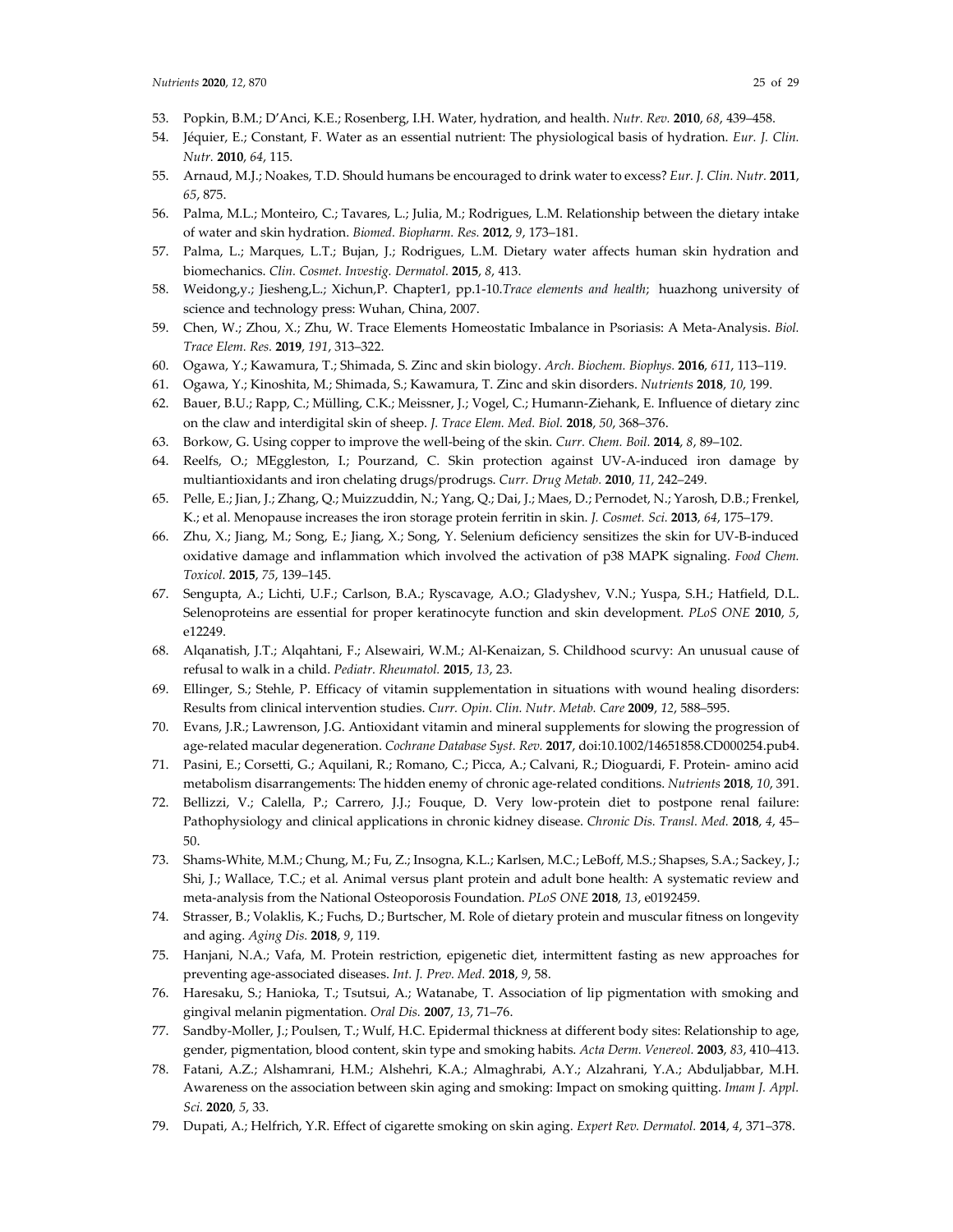- 80. Theocharidis, V.; Katsaros, I.; Sgouromallis, E.; Serifis, N.; Boikou, V.; Tasigiorgos, S.; Kokosis, G.; Economopoulos, K. Current evidence on the role of smoking in plastic surgery elective procedures: A systematic review and meta-analysis. *J. Plast. Reconstr. Aesthetic Surg.* **2018**, *71*, 624–636.
- 81. Farkas, A.; Kemény, L.; Széll, M.; Dobozy, A. Ethanol and acetone stimulate the proliferation of Ha Ca T keratinocytes: The possible role of alcohol in exacerbating psoriasis. *Arch. Dermatol. Res.* **2003**, *295*, 56–62.
- 82. Park, H.; Kim, K. Association of alcohol consumption with lipid profile in hypertensive men. *Alcohol Alcohol.* **2012**, *47*, 282–287.
- 83. Goodman, G.D.; Kaufman, J.; Day, D.; Weiss, R.; Kawata, A.K.; Garcia, J.K.; Santangelo, S.; Gallagher, C.J. Impact of Smoking and Alcohol Use on Facial Aging in Women: Results of a Large Multinational, Multiracial, Cross-sectional Survey. *J. Clin. Aesthet. Dermatol.* **2019**, *12*, 28–39.
- 84. Kuprys, P.V.; Tsukamoto, H.; Gao, B.; Jia, L.; McGowan, J.; Coopersmith, C.M.; Moreno, M.C.; Hulsebus, H.; Meena, A.S.; Souza-Smith, F.M.; et al. Summary of the 2018 Alcohol and Immunology Research Interest Group (AIRIG) meeting. *Alcohol* **2019**, *77*, 11–18.
- 85. Gandini, S.; Masala, G.; Palli, D.; Cavicchi, B.; Saieva, C.; Ermini, I.; Baldini, F.; Gnagnarella, P.; Caini, S. Alcohol, alcoholic beverages, and melanoma risk: A systematic literature review and dose–response metaanalysis. *Eur. J. Nutr.* **2018**, *57*, 2323–2332.
- 86. Meksiarun, P.; Maeda, Y.; Hiroi, T.; Andriana, B.B.; Sato, H. Analysis of the effects of dietary fat on body and skin lipids of hamsters by Raman spectroscopy. *Analyst* **2015**, *140*, 4238–4244.
- 87. Rosa, D.F.; Sarandy, M.M.; Novaes, R.D.; Freitas, M.B.; do Carmo Gouveia Pelúzio, M.; Gonçalves, R.V. High-fat diet and alcohol intake promotes inflammation and impairs skin wound healing in Wistar rats. *Mediat. Inflamm.* **2018**, *2018*, 4658583.
- 88. Rosa, D.F.; Sarandy, M.M.; Novaes, R.D.; da Matta, S.L.P.; Goncalves, R.V. Effect of a high-fat diet and alcohol on cutaneous repair: A systematic review of murine experimental models. *PLoS ONE* **2017**, *12*, e0176240.
- 89. Vaid, M.; Singh, T.; Prasad, R.; Katiyar, S.K. Intake of high-fat diet stimulates the risk of ultraviolet radiation-induced skin tumors and malignant progression of papillomas to carcinoma in skh-1 hairless mice. *Toxicol. Appl. Pharmacol.* **2014**, *274*, 147–155.
- 90. Herbert, D.; Franz, S.; Popkova, Y.; Anderegg, U.; Schiller, J.; Schwede, K.; Lorz, A.; Simon, J.C.; Saalbach, A. High-Fat Diet Exacerbates Early Psoriatic Skin Inflammation Independent of Obesity: Saturated Fatty Acids as Key Players. *J. Investig. Dermatol.* **2018**, *138*, 1999–2009.
- 91. Higashi, Y.; Yamakuchi, M.; Fukushige, T.; Ibusuki, A.; Hashiguchi, T.; Kanekura, T. High-fat diet exacerbates imiquimod-induced psoriasis-like dermatitis in mice. *Exp. Dermatol.* **2018**, *27*, 178–184.
- 92. Zhang, Y.; Li, Q.; Rao, E.; Sun, Y.; Grossmann, M.E.; Morris, R.J.; Cleary, M.P.; Li, B. Epidermal fatty acid binding protein promotes skin inflammation induced by high-fat diet. *Immunity* **2015**, *42*, 953–964.
- 93. Nguyen, H.P.; Katta, R. Sugar sag: Glycation and the role of diet in aging skin. *Skin Ther. Lett.* **2015**, *20*, 1– 5.
- 94. Draelos, Z.D. Aging skin: The role of diet: Facts and controversies. *Clin. Dermatol.* **2013**, *31*, 701–706.
- 95. Danby, F.W. Nutrition and aging skin: Sugar and glycation. *Clin. Dermatol.* **2010**, *28*, 409–411.
- 96. Wu, Q.; Shuang, E.; Yamamoto, K.; Tsuduki, T. Carbohydrate-restricted diet promotes skin senescence in senescence-accelerated prone mice. *Biogerontology* **2019**, *20*, 71–82.
- 97. Fuchs, E.; Green, H. Regulation of terminal differentiation of cultured human keratinocytes by vitamin A. *Cell* **1981**, *25*, 617–625.
- 98. Fisher, G.J.; Talwar, H.S.; Lin, J.; Voorhees, J.J. Molecular mechanisms of photoaging in human skin in vivo and their prevention by all-trans retinoic acid. *Photochem. Photobiol.* **1999**, *69*, 154–157.
- 99. Brescoll, J.; Daveluy, S. A review of vitamin B12 in dermatology. *Am. J. Clin. Dermatol.* **2015**, *16*, 27–33.
- 100. Pullar, J.M.; Carr, A.C.; Vissers, M. The roles of vitamin C in skin health. *Nutrients* **2017**, *9*, 866.
- 101. Gordon-Thomson, C.; Tongkao-on, W.; Song, E.J.; Carter, S.E.; Dixon, K.M.; Mason, R.S. *Protection from ultraviolet damage and photocarcinogenesis by vitamin D compounds*. In Sunlight, Vitamin D and Skin Cancer; Springer, New York, NY, 2014; 17, pp. 303–328.
- 102. Wu, Y.; Zheng, X.; Xu, X.-G.; Li, Y.-H.; Wang, B.; Gao, X.; Chen, H.; Yatskayer, M.; Oresajo, C. Protective effects of a topical antioxidant complex containing vitamins C and E and ferulic acid against ultraviolet irradiation-induced photodamage in Chinese women. *J. Drugs Dermatol. JDD* **2013**, *12*, 464–468.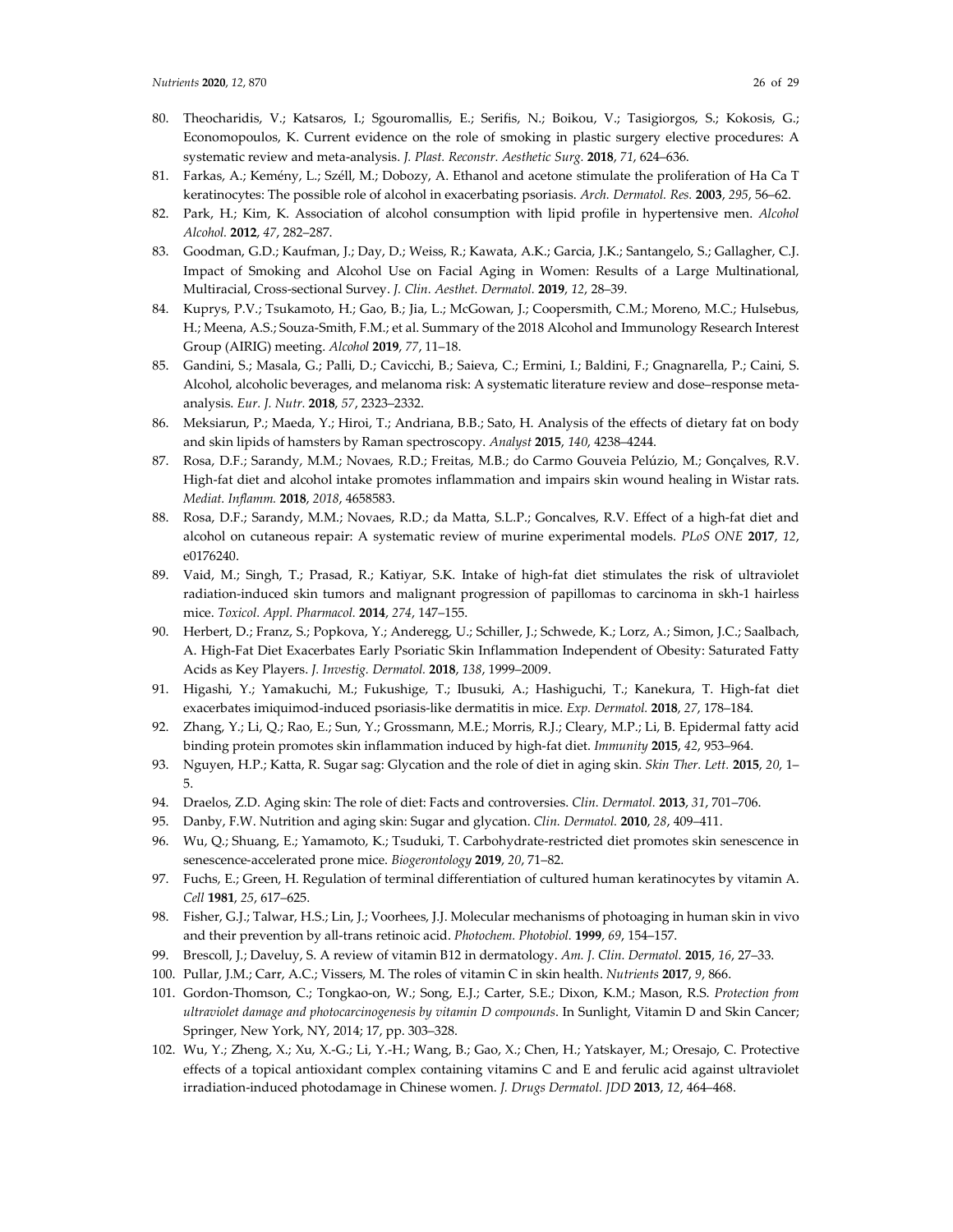- 103. Schempp, C.M.; Meinke, M.C.; Lademann, J.; Ferrari, Y.; Brecht, T.; Gehring, W. Topical antioxidants protect the skin from chemical-induced irritation in the repetitive washing test: A placebo-controlled, double-blind study. *Contact Dermat.* **2012**, *67*, 234–237.
- 104. Balić, A.; Vlašić, D.; Žužul, K.; Marinović, B.; Bukvić Mokos, Z. Omega-3 Versus Omega-6 Polyunsaturated Fatty Acids in the Prevention and Treatment of Inflammatory Skin Diseases. *Int. J. Mol. Sci.* **2020**, *21*, 741.
- 105. Callaghan, T.M.; Wilhelm, K.P. A review of ageing and an examination of clinical methods in the assessment of ageing skin. Part I: Cellular and molecular perspectives of skin ageing. *Int. J. Cosmet. Sci.*  **2008**, *30*, 313–322.
- 106. Ratnam, D.V.; Ankola, D.D.; Bhardwaj, V.; Sahana, D.K.; Kumar, M.R. Role of antioxidants in prophylaxis and therapy: A pharmaceutical perspective. *J. Control. Release* **2006**, *113*, 189–207.
- 107. Kandola, K.; Bowman, A.; Birch-Machin, M.A. Oxidative stress-a key emerging impact factor in health, ageing, lifestyle and aesthetics. *Int. J. Cosmet. Sci.* **2015**, *37*, 1–8.
- 108. Nagai, T.; Suzuki, N. Isolation of collagen from fish waste material-skin, bone and fins. *Food Chem.* **2000**, *68*, 277–281.
- 109. Wang, L.; Wang, Q.; Qian, J.; Liang, Q.; Wang, Z.; Xu, J.; He, S.; Ma, H. Bioavailability and Bioavailable Forms of Collagen after Oral Administration to Rats. *J. Agric. Food Chem.* **2015**, *63*, 3752–3756.
- 110. Xu, D.; Li, D.; Zhao, Z.; Wu, J.; Zhao, M. Regulation by walnut protein hydrolysate on the components and structural degradation of photoaged skin in SD rats. *Food Funct.* **2019**, *10*, 6792–6802.
- 111. Davinelli, S.; Bertoglio, J.C.; Polimeni, A.; Scapagnini, G. Cytoprotective polyphenols against chronological skin aging and cutaneous photodamage. *Curr. Pharm. Des.* **2018**, *24*, 99–105.
- 112. Chuang, S.Y.; Lin, Y.K.; Lin, C.F.; Wang, P.W.; Chen, E.L.; Fang, J.Y. Elucidating the skin delivery of aglycone and glycoside flavonoids: How the structures affect cutaneous absorption. *Nutrients* **2017**, *9*, 1304.
- 113. Korkina, L.; De Luca, C.; Pastore, S. Plant polyphenols and human skin: Friends or foes. *Ann. N. Y. Acad. Sci.* **2012**, *1259*, 77–86.
- 114. Masaki, H. Role of antioxidants in the skin: Anti-aging effects. *J. Dermatol. Sci.* **2010**, *58*, 85–90.
- 115. He, W.; Yuan, Z.; He, X. Research progress on pharmacological effects of astragalus polysaccharides. *Chin. J. Biochem. Med.* **2012**, *5*, 692–694.
- 116. Wen, L.; Gao, Q.; Ma, C.-W.; Ge, Y.; You, L.; Liu, R.H.; Fu, X.; Liu, N. Effect of polysaccharides from Tremella fuciformis on UV-induced photoaging. *J. Funct. Foods* **2016**, *20*, 400–410.
- 117. Wang, L.; Lee, W.; Oh, J.Y.; Cui, Y.R.; Ryu, B.; Jeon, Y.J. Protective effect of sulfated polysaccharides from celluclast-assisted extract of Hizikia fusiforme against ultraviolet B-Induced skin damage by regulating NF-κB, AP-1, and MAPKs signaling pathways in vitro in human dermal fibroblasts. *Mar. Drugs* **2018**, *16*, 239.
- 118. Li, H.; Li, Z.; Peng, L.; Jiang, N.; Liu, Q.; Zhang, E.; Liang, B.; Li, R.; Zhu, H. Lycium barbarum polysaccharide protects human keratinocytes against UV-B-induced photo-damage. *Free Radic. Res.* **2017**, *51*, 200–210.
- 119. Zeng, Q.; Zhou, F.; Lei, L.; Chen, J.; Lu, J.; Zhou, J.; Cao, K.; Gao, L.; Xia, F.; Ding, S.; et al. Ganoderma lucidum polysaccharides protect fibroblasts against UV-B-induced photoaging. *Mol. Med. Rep.* **2016**, *15*, 111–116.
- 120. Ye, Y.; Ji, D.; You, L.; Zhou, L.; Zhao, Z.; Brennan, C. Structural properties and protective effect of Sargassum fusiforme polysaccharides against ultraviolet B radiation in hairless Kun Ming mice. *J. Funct. Foods* **2018**, *43*, 8–16.
- 121. Pan, W.-J.; Ding, Q.-Y.; Wang, Y.; Wang, D.-D.; Lu, Y.; Yang, W.-W.; Cai, Z.-N.; Cheng, X.-D.; Zhang, W.- N.; Chen, Y. A bioactive polysaccharide TLH-3 isolated from Tricholoma lobayense protects against oxidative stress-induced premature senescence in cells and mice. *J. Funct. Foods* **2018**, *42*, 159–170.
- 122. Suganuma, K.; Shiobara, M.; Sato, Y.; Nakanuma, C.; Maekawa, T.; Ohtsuki, M.; Yazawa, K.; Imokawa, G. Anti-aging and functional improvement effects for the skin by functional foods intakes: Clinical effects on skin by oral ingestion of preparations containing Astaxanthin and Vitamins C and E. *Jichi Med. Univ. J.* **2012**, *35*, 25–33.
- 123. Pappas, A.; Fantasia, J.; Chen, T. Age and ethnic variations in sebaceous lipids. *Derm. Endocrinol.* **2013**, *5*, 319–324.
- 124. Horrobin, D.F. Essential fatty acids in clinical dermatology. *J. Am. Acad. Dermatol.* **1989**, *20*, 1045–1053.
- 125. Romana-Souza, B.; Monte-Alto-Costa, A. Olive oil reduces chronic psychological stress-induced skin aging in mice through the NF-κB and NRF2 pathways. *J. Funct. Foods* **2019**, *54*, 310–319.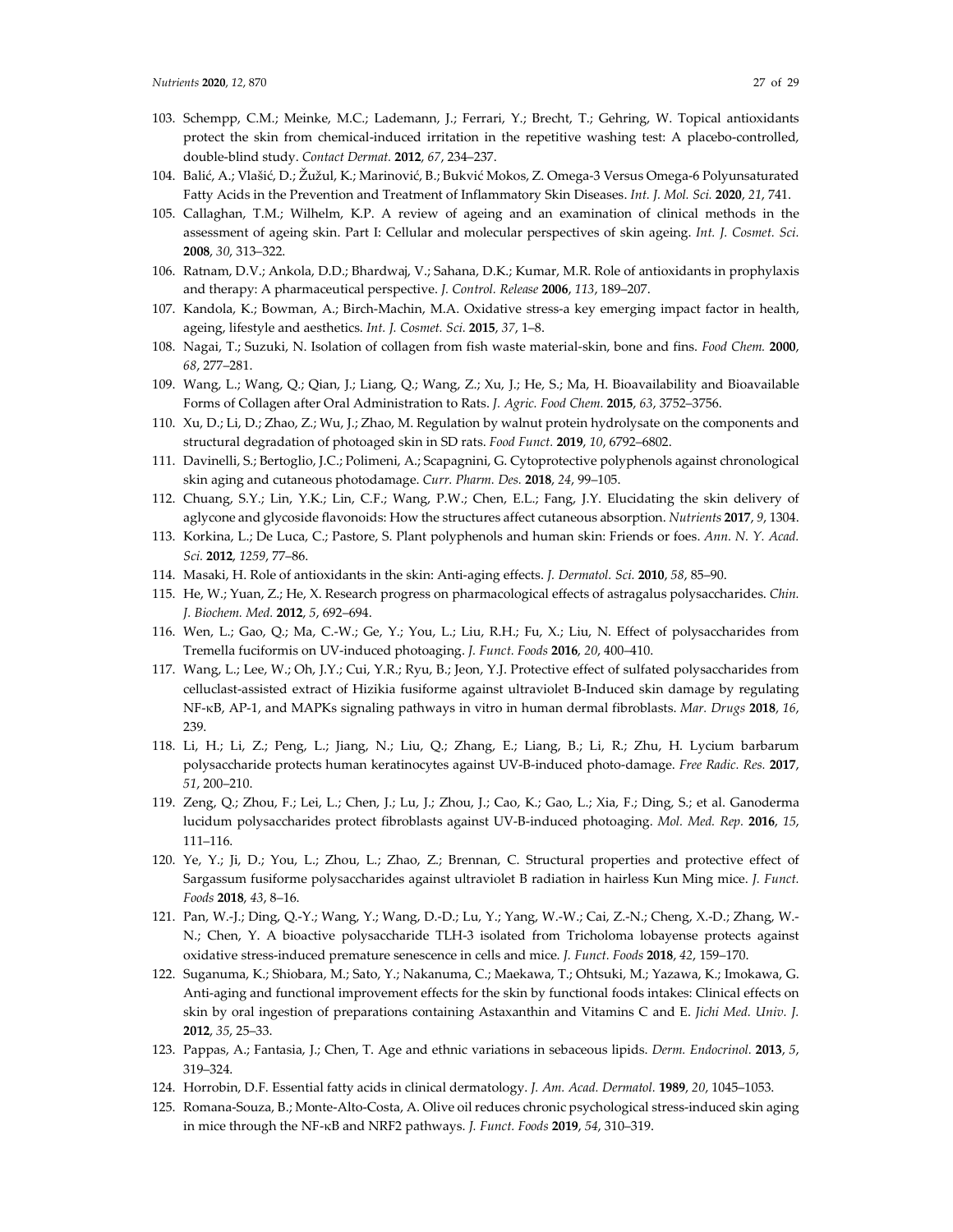- 126. Park, K.H.; Kim, J.; Jung, S.; Sung, K.H.; Son, Y.K.; Bae, J.M.; Kim, B.H. Alleviation of ultraviolet B-induced photoaging by 7-MEGATM 500 in hairless mouse skin. *Toxicol. Res.* **2019**, *35*, 353.
- 127. Song, I.B.; Gu, H.; Han, H.J.; Lee, N.Y.; Cha, J.Y.; Son, Y.K.; Kwon, J. Effects of 7-MEGA? 500 on oxidative stress, inflammation, and skin regeneration in H2O2-treated skin cells. *Toxicol. Res.* **2018**, *34*, 103–110.
- 128. Balkrishna, A.; Nain, P.; Chauhan, A.; Sharma, N.; Gupta, A.; Ranjan, R.; Varshney, A. Super Critical Fluid Extracted Fatty Acids from *Withania somnifera* Seeds Repair Psoriasis-Like Skin Lesions and Attenuate Pro-Inflammatory Cytokines (TNF-α and IL-6) Release. *Biomolecules* **2020**, *10*, 185.
- 129. Hyun, Y.J.; Piao, M.J.; Kang, K.A.; Zhen, A.X.; Fernando, P.D.S.M.; Kang, H.K.; Ahn, Y.S.; Hyun, J.W. Effect of Fermented Fish Oil on Fine Particulate Matter-Induced Skin Aging. *Mar. Drugs* **2019**, *17*, 61.
- 130. Wang, X.; Wu, J. Modulating effect of fatty acids and sterols on skin aging. *J. Funct. Foods* **2019**, *57*, 135–140.
- 131. Tsuji, R.; Komano, Y.; Ohshio, K.; Ishii, N.; Kanauchi, O. Long-term administration of pDC stimulative lactic acid bacteria, *Lactococcus lactis* strain Plasma, prevents immune-senescence and decelerates individual senescence. *Exp. Gerontol.* **2018**, *111*, 10–16.
- 132. Shin, D.; Lee, Y.; Huang, Y.H.; Lim, H.W.; Jang, K.; Kim, D.D.; Lim, C.J. Probiotic fermentation augments the skin anti-photoaging properties of *Agastache rugosa* through up-regulating antioxidant components in UV-B-irradiated HaCaT keratinocytes. *BMC Complement. Altern. Med.* **2018**, *18*, 196.
- 133. Zhang, L.; Zheng, Y.; Cheng, X.; Meng, M.; Luo, Y.; Li, B. The anti-photoaging effect of antioxidant collagen peptides from silver carp (Hypophthalmichthys molitrix) skin is preferable to tea polyphenols and casein peptides. *Food Funct.* **2017**, *8*, 1698–1707.
- 134. Chen, T.; Hou, H.; Lu, J.; Zhang, K.; Li, B. Protective effect of gelatin and gelatin hydrolysate from salmon skin on UV irradiation- induced photoaging of mice skin. *J. Ocean Univ. China* **2016**, *15*, 711–718.
- 135. Kang, M.C.; Yumnam, S.; Kim, S.Y. Oral intake of collagen peptide attenuates ultraviolet B irradiationinduced skin dehydration in vivo by regulating hyaluronic acid synthesis. *Int. J. Mol. Sci.* **2018**, *19*, 3551.
- 136. Zague, V.; do Amaral, J.B.; Rezende Teixeira, P.; de Oliveira Niero, E.L.; Lauand, C.; Machado-Santelli, G.M. Collagen peptides modulate the metabolism of extracellular matrix by human dermal fibroblasts derived from sun-protected and sun-exposed body sites. *Cell Biol. Int.* **2018**, *42*, 95–104.
- 137. Kim, D.U.; Chung, H.C.; Choi, J.; Sakai, Y.; Lee, B.Y. Oral intake of low-molecular-weight collagen peptide improves hydration, elasticity, and wrinkling in human skin: A randomized, double-blind, placebocontrolled study. *Nutrients* **2018**, *10*, 826.
- 138. Wang, L.; Jiang, Y.; Wang, X.; Zhou, J.; Cui, H.; Xu, W.; He, Y.; Ma, H.; Gao, R. Effect of oral administration of collagen hydrolysates from Nile tilapia on the chronologically aged skin. *J. Funct. Foods* **2018**, *44*, 112– 117.
- 139. Liu, Y.; Su, G.; Zhou, F.; Zhang, J.; Zheng, L.; Zhao, M. Protective effect of bovine elastin peptides against photoaging in mice and identification of novel antiphotoaging peptides. *J. Agric. Food Chem.* **2018**, *66*, 10760–10768.
- 140. Song, H.; Zhang, L.; Luo, Y.; Zhang, S.; Li, B. Effects of collagen peptides intake on skin ageing and platelet release in chronologically aged mice revealed by cytokine array analysis. *J. Cell. Mol. Med.* **2018**, *22*, 277– 288.
- 141. Offengenden, M.; Chakrabarti, S.; Wu, J. Chicken collagen hydrolysates differentially mediate antiinflammatory activity and type I collagen synthesis on human dermal fibroblasts. *Food Sci. Hum. Wellness*  **2018**, *7*, 138–147.
- 142. Wang, X.; Hong, H.; Wu, J. Hen collagen hydrolysate alleviates UV-A-induced damage in human dermal fibroblasts. *J. Funct. Foods* **2019**, *63*, 103574.
- 143. Song, H.; Meng, M.; Cheng, X.; Li, B.; Wang, C. The effect of collagen hydrolysates from silver carp (Hypophthalmichthys molitrix) skin on UV-induced photoaging in mice: Molecular weight affects skin repair. *Food Funct.* **2017**, *8*, 1538–1546.
- 144. Inoue, N.; Sugihara, F.; Wang, X. Ingestion of bioactive collagen hydrolysates enhance facial skin moisture and elasticity and reduce facial ageing signs in a randomised double-blind placebo-controlled clinical study. *J. Sci. Food Agric.* **2016**, *96*, 4077–4081.
- 145. Benjakul, S.; Karnjanapratum, S.; Visessanguan, W. Hydrolysed collagen from Lates calcarifer skin: Its acute toxicity and impact on cell proliferation and collagen production of fibroblasts. *Int. J. Food Sci. Technol.*  **2018**, *53*, 1871–1879.
- 146. Lu, J.; Hou, H.; Fan, Y.; Yang, T.; Li, B. Identification of MMP-1 inhibitory peptides from cod skin gelatin hydrolysates and the inhibition mechanism by MAPK signaling pathway. *J. Funct. Foods* **2017**, *33*, 251–260.